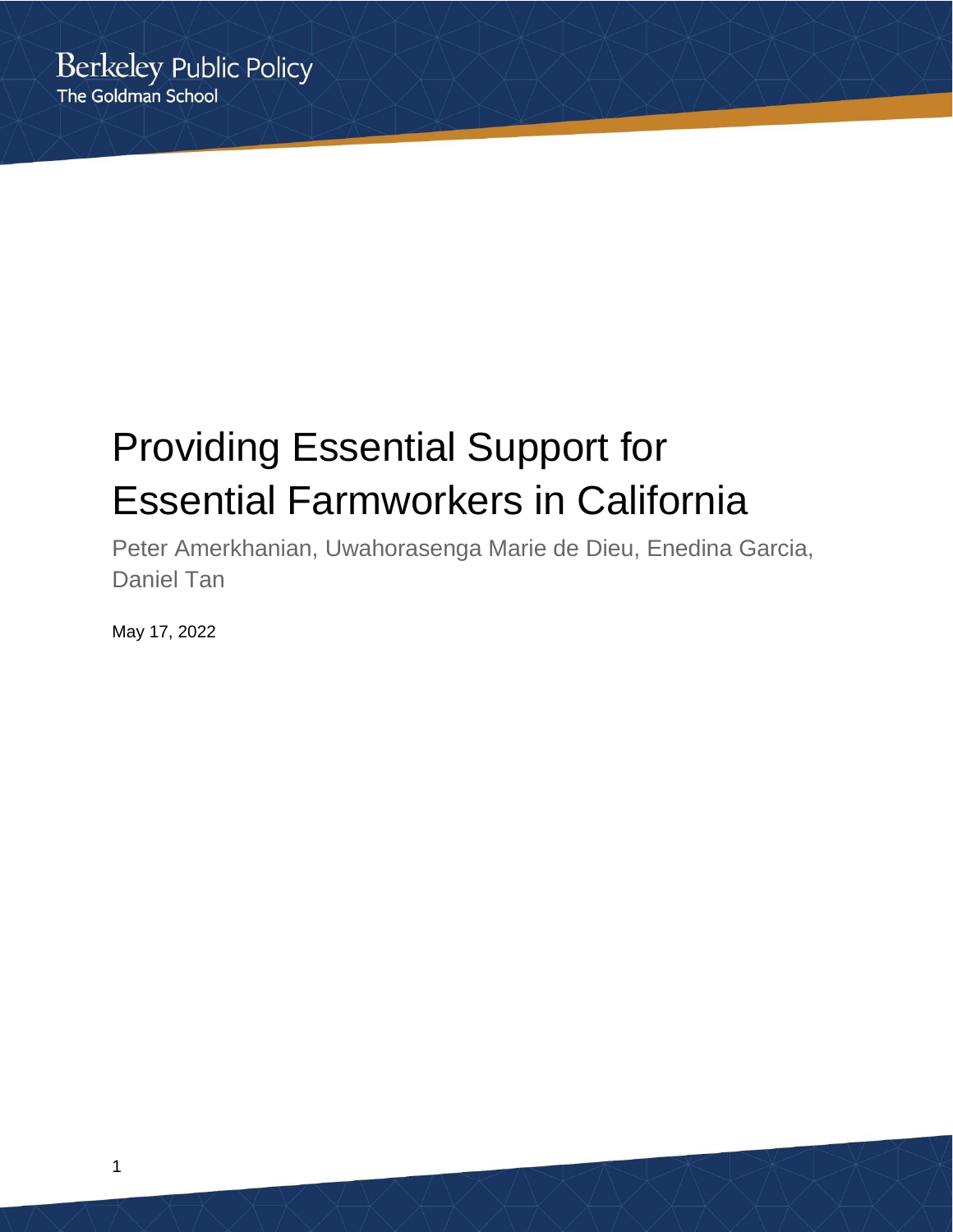# **Table of Contents**

| 3. Direct Payments Based on Farmer and/or Farmworker Resources10 |
|------------------------------------------------------------------|
|                                                                  |
|                                                                  |
|                                                                  |
|                                                                  |
|                                                                  |
|                                                                  |
|                                                                  |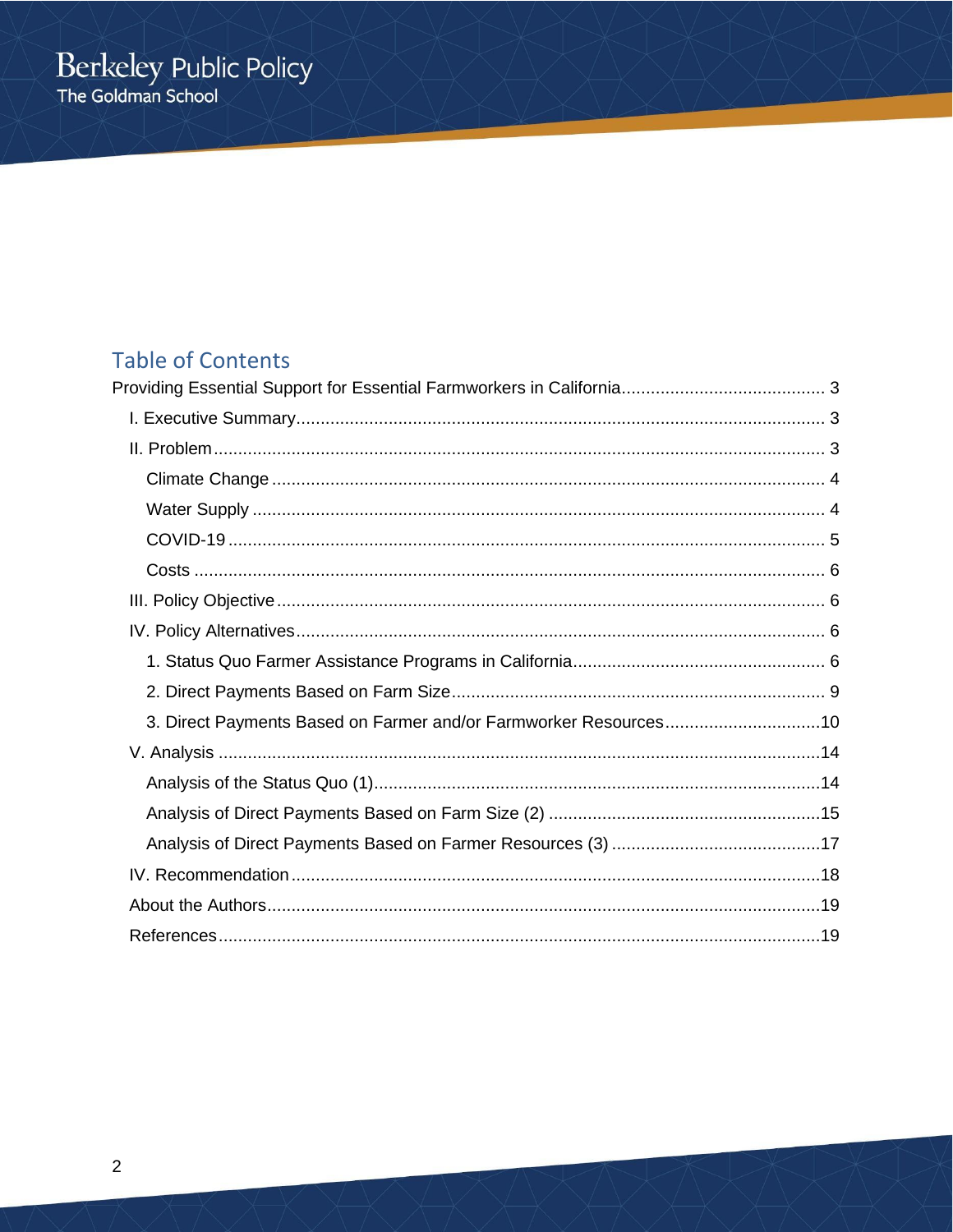# <span id="page-2-0"></span>Providing Essential Support for Essential Farmworkers in California

<span id="page-2-1"></span>Peter Amerkhanian, Uwahorasenga Marie de Dieu, Enedina Garcia, Daniel Tan

# I. Executive Summary

Small-scale farmers in California play an essential role in the state's food system but contend with unlivable average wages and a high degree of income volatility. The effects of climate change exacerbate these issues. The California state government currently offers several assistance programs that seek to mitigate income volatility and offer assistance to farmers through grants, subsidized insurance, and loans, but these programs are insufficient, especially for small-scale farmers. We consider several policy alternatives that use direct payments to smooth farmer incomes and examine how they might address this policy problem. We find that if California were to adopt a direct payment program for farmers, it would be essential that it not be tied to farm size and instead be targeted towards the land-based workers with the highest need. We ultimately propose that California adopt a direct payment program that directs payments directly to vulnerable farmers and other land-based workers based on their income and wealth rather than their farm size. This program would be established as a one-year pilot administered by the California Department of Social Services with a cost of \$290 million.

# <span id="page-2-2"></span>II. Problem

California farmers as a whole are major agricultural producers for the nation, producing twothirds of the country's fruits and nuts and one-third of all vegetables. California agriculture at a glance:<sup>1</sup>

- Includes more than 400 commodities
- Farms and ranches received \$49.1 billion in cash receipts in 2020
- Agricultural exports totaled \$21.7 billion in 2019
- Organic products totaled more than \$10.4 billion in 2019
- Employs more than 400,000 workers

California farmers currently face existential challenges to their farms' viability and sustainability. Water shortages, wildfires, and other symptoms of climate change, as well as workplace risk and increasing operational costs all represent volatility that threatens farm operations, and many of these factors will only be further exacerbated by the expected effects of climate change in California's future. All of these issues are particularly acute for small-scale farmers, who have

<sup>&</sup>lt;sup>1</sup> "CDFA - Statistics."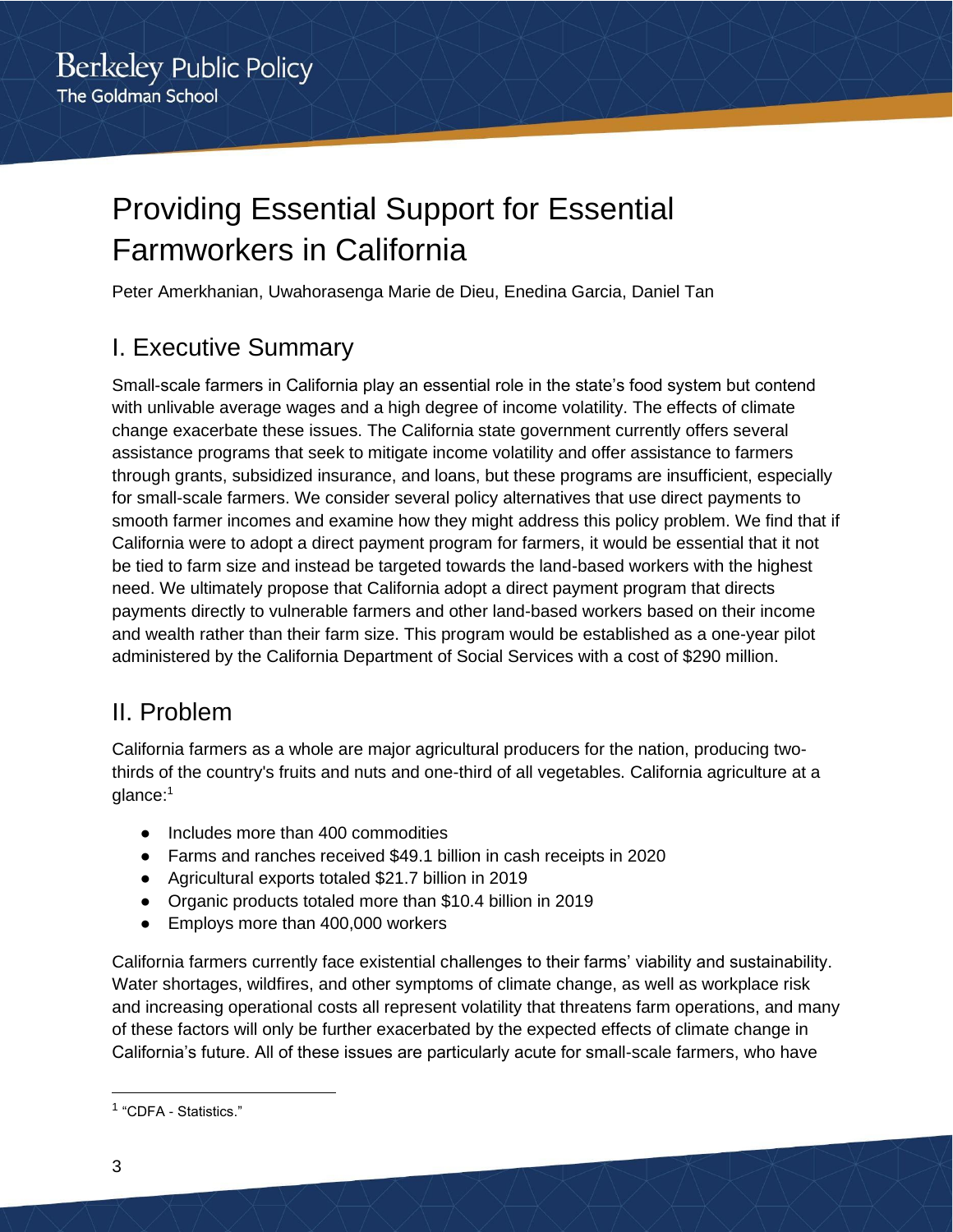less capital with which to absorb income shocks and less capacity to access existing farmer aid programs.<sup>2</sup>

# <span id="page-3-0"></span>Climate Change

The harmful effects of climate change have been well documented by scientists and institutions like the United Nations Intergovernmental Panel on Climate Change.<sup>3</sup> It is evident from recent droughts that California agricultural production will be challenged by water shortages, higher temperatures, changing atmospheric conditions, and conversion of agricultural land to developed uses.<sup>4</sup> A University of California report found that the 2012-2016 drought alone resulted in a \$603 million loss to the economy and the loss of 4,700 jobs due to the negative impacts on agriculture.<sup>5</sup> In addition to economic losses from drought, the extreme heat conditions that climate change contributed to also puts any personnel working on farms at increased risk of heat related illness and death.<sup>6</sup> Indeed, a 2008 study by the Center for Disease Control estimated that farmworkers in particular are 20 times more likely to die from heat-stress related illness than other workers, and while the study is dated, little progress has been made since then in mitigating heat-stress.<sup>7</sup> Climate change will also contribute to increased frequency of wildfire in the state, which heavily impacts farming operations. For example, researchers at the University of California, Los Angeles have estimated that the 2017 fires in Napa and Sonoma counties impacted about 500 acres of vineyards and caused an estimated \$75 million in losses, not taking into account the loss of buildings and other farm structures. $8$ 

### <span id="page-3-1"></span>Water Supply

Agriculture is the largest human use of water in California and statewide makes up 40% of water use.<sup>9</sup> In times of drought, agricultural production faces increased public scrutiny and major water use challenges.<sup>10</sup> Agricultural production typically relies on both surface water and groundwater, depending on farm location and water access, but in dry years groundwater use increases, especially in the California Central Valley.<sup>11</sup> Research suggests that farms in this region are increasingly reliant on groundwater irrigation, driven by drought in the past several years and

<sup>&</sup>lt;sup>2</sup> Giacoma, "As Their Wells Dry Up, California's Small Farms Seek Emergency Relief."

 $^3$  "AR6 Synthesis Report."

<sup>&</sup>lt;sup>4</sup> "AR6 Synthesis Report."

<sup>&</sup>lt;sup>5</sup> "California's Fourth Climate Change Assessment Statewide Summary Report."

 $^6$  "Farmworkers Are Dying in Extreme Heat. Few Standards Exist to Protect Them."

 $^7$  "Farmworkers Are Dying in Extreme Heat. Few Standards Exist to Protect Them."

<sup>&</sup>lt;sup>8</sup> Rivas, "The Impact of Wildfires on California Agriculture Informational Hearing Report."

<sup>&</sup>lt;sup>9</sup> Niles and Wagner, "Farmers Share Their Perspectives on California Water Management and the Sustainable Groundwater Management Act"; "Water Use in California."

<sup>10 &</sup>quot;Water Use in California."

<sup>&</sup>lt;sup>11</sup> Niles and Wagner, "Farmers Share Their Perspectives on California Water Management and the Sustainable Groundwater Management Act."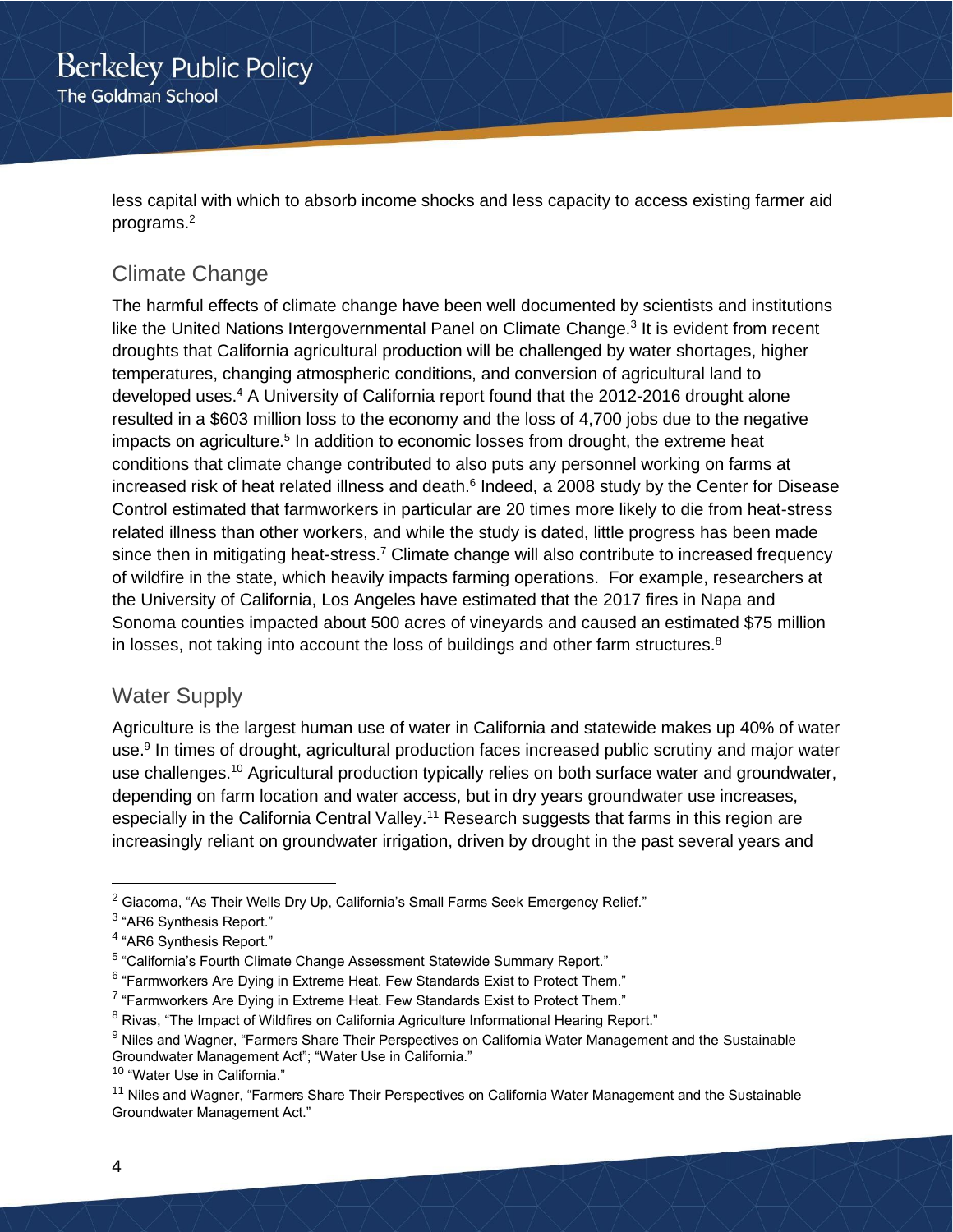new agricultural development.<sup>12</sup> Small-scale farms that rely on groundwater tend to have wells that are shallower than those of large-scale farms, $13$  and in drought conditions this leads to small-scale farm wells drying out first.<sup>14</sup> This leaves their operators more exposed to the elevated prices of "hardship water" - water that is allocated by water districts during drought at as much as five times the typical water price.<sup>15</sup> As drought conditions worsen, these issues exacerbate - large-scale farms can afford drilling deeper wells or else replacing existing wells, while small-scale farmers struggle to come up with the \$30-40,000 average costs of well replacement.<sup>16</sup> Currently, California faces another drought, as 2021 became the second driest year on record with a snowpack at 4 percent of the average for the year, leading the Governor's Office to declare a statewide drought emergency.<sup>17</sup> In response to extreme conditions, the federal government, which operates the Central Valley Project in California, a complex system of dams, reservoirs and canals that serves as one of two major water systems the state relies on, will not deliver water to any farmers in the region.<sup>18</sup>

### <span id="page-4-0"></span>COVID-19

At the start of the pandemic in 2020, California became one of the first states to enact a stay-athome order to limit the spread of COVID-19 infections. This required many workers to work from home. However, all Agricultural Workers were designated essential workers and required to continue working in-person in order to maintain the food supply. A study by researchers at UC Berkeley found elevated rates of COVID-19 infection in farmworkers in Monterey County between July and November 2020, suggesting that farm work put them at elevated risk of contracting COVID.<sup>19</sup> In the early pandemic, schools and restaurants - major food purchasers closed, reducing revenues for farmers generally, but especially small-scale farms with limited reserve capital.<sup>20</sup>

Despite these difficulties, small-scale farms have also worked to maintain the food supply to their communities throughout the pandemic. $21$  For example, in 2021, the California Fresh Farmers Market Association (CFFMA) doubled its profits, and, according to their director, "a lot of that has to do with pent-up demand that was created by [COVID-19]. A lot more people got out and shopped at fresh markets."<sup>22</sup> Many of the state's small- and medium-scale farms also

<sup>&</sup>lt;sup>12</sup> Niles and Wagner.

<sup>&</sup>lt;sup>13</sup> Giacoma, "As Their Wells Dry Up, California's Small Farms Seek Emergency Relief."

<sup>&</sup>lt;sup>14</sup> Giacoma.

<sup>15</sup> Giacoma.

<sup>&</sup>lt;sup>16</sup> Giacoma.

<sup>&</sup>lt;sup>17</sup> Secaira, "Sierra Snowpack Hits a Historic Low, Signaling Another Year of Drought."

<sup>&</sup>lt;sup>18</sup> Canon, "'We Can't Make It Rain.'"

<sup>&</sup>lt;sup>19</sup> Stock et al., "COVID-19 Still Spiking in California Farm Fields."

 $20$  Brar, "How Small-Scale Farmers in California's Central Valley Survived the Pandemic."

<sup>21</sup> "Pandemic Spotlights Importance of Local Farms to Food Security."

<sup>&</sup>lt;sup>22</sup> Brar, "How Small-Scale Farmers in California's Central Valley Survived the Pandemic."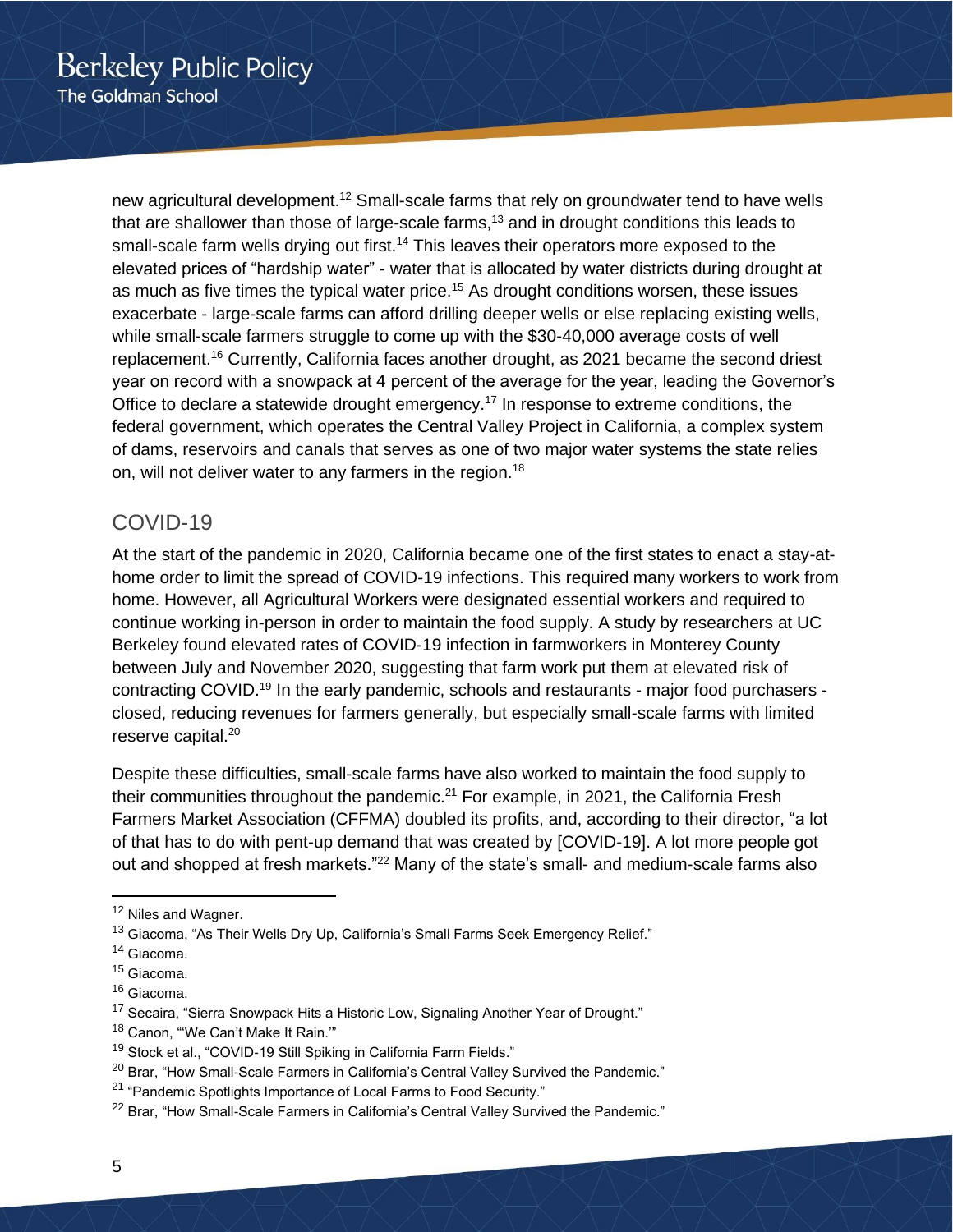organized emergency food distribution during the pandemic, supplying food to vulnerable populations.<sup>23</sup>

### <span id="page-5-0"></span>**Costs**

Farming requires extensive investment to pay for production costs including fuel, fertilizer, water, and labor among others. Labor and water constitute significant costs which keep increasing. According to the USDA 2019 California Farm Production Expenditures, the largest year-to-year increases in costs were for labor (increase of \$2.19 billion), rent (increase of \$960 million), and farm supplies and repairs (\$680 million). On average labor accounts for the highest costs of farming. In 2016, the Legislature passed Assembly Bill 1066 to provide overtime pay for agricultural workers who work for large employers (26 employees or more).<sup>24</sup> This was a long overdue policy change as agricultural workers' exclusion from overtime pay only exacerbated the vulnerability of these workers in our economy. Overtime pay will go into effect on January 1, 2025 for small-scale farmers. There is a need for economic support for small-scale farmers both to sustain their businesses and to ensure that their labor is adequately compensated.

# <span id="page-5-1"></span>III. Policy Objective

California's small-scale farmers and land-based workers who work on those farms face uncertainty and instability as a result of the issues addressed above. There is a need for some form of consistent support from the State of California in order to bring earnings closer to a livable wage, sustain small-scale farmers' businesses through periods of volatility, and allow them to pursue ecologically effective farming that can conserve water and maintain soil health. Below, we overview three paths forward for California - the status quo, a direct payment system based on existing policy in the European Union, and a novel direct payment structure that more narrowly serves small-scale farmers. Each will then be subject to analysis in the following section before we make a final recommendation.

# <span id="page-5-2"></span>IV. Policy Alternatives

# <span id="page-5-3"></span>1. Status Quo Farmer Assistance Programs in California

There are a number of existing grant programs at the state level that incentivize or reward sustainable agriculture practices, support healthy food systems, support research and planning for the future of farming in California and provide economic support to farmers. The California Department of Food and Agriculture (CDFA) features ten grant programs<sup>25</sup> that farmers and

<sup>23</sup> "Pandemic Spotlights Importance of Local Farms to Food Security."

<sup>&</sup>lt;sup>24</sup> DIR, "Overtime for Agricultural Workers - Frequently Asked Questions."

<sup>25</sup> "CDFA - Grant Programs."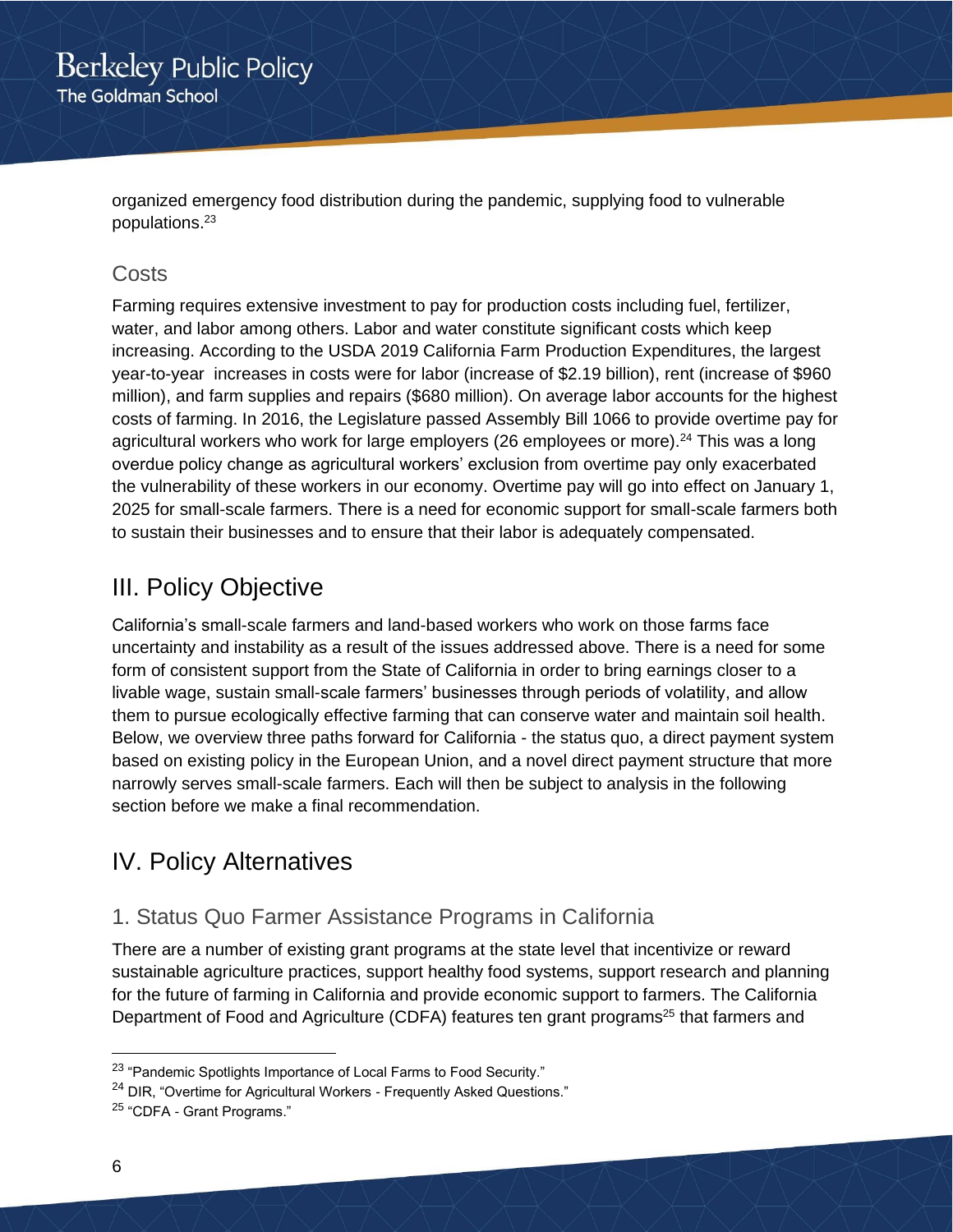ranchers are directly eligible for and that provide support to farmers and ranchers. These programs can be divided into categories based on the previously mentioned goals:

- 1. Programs that incentivize or reward sustainable agriculture practices:
	- [Alternative Manure Management Program](https://www.cdfa.ca.gov/oefi/ammp/)
		- In 2020, \$8.93 Million awarded<sup>26</sup> to provide financial assistance for the implementation of non-digester manure management practices to reduce emissions.<sup>27</sup>
	- [Dairy Digester Research and Development](https://www.cdfa.ca.gov/oefi/ddrdp/)
		- In 2020, \$16.53 Million awarded<sup>28</sup> to provide financial assistance for the installation of dairy digesters in California to reduce emissions.
	- [Healthy Soils Program](https://www.cdfa.ca.gov/oefi/healthysoils/)
		- In 2020, \$21.78 Million awarded<sup>29</sup> to incentives programs, and \$2 million awarded to demonstration programs<sup>30</sup> to provide financial assistance for implementation of conservation management that improve soil health (incentives program) and showcase farmers and rancher's implementation of HSP practices (demonstration program).
	- [Pollinator Habitat Program](https://www.cdfa.ca.gov/oefi/php/)
		- For Fiscal Year 2021-22, \$15 million was made available to provide grant funding for the establishment of pollinator habitat on agricultural lands throughout California, though allocation information is not readily available<sup>31</sup>.
	- [State Water Efficiency and Enhancement Program](https://www.cdfa.ca.gov/oefi/sweep/)
		- In 2022, \$43 Million awarded to provide financial assistance in the form of grants to implement irrigation systems<sup>32</sup>.
- 2. Programs that support healthy food systems:
	- [California Nutrition Incentive Program \(CNIP\)](https://cafarmtofork.cdfa.ca.gov/cnip.html)
		- This program provides monetary incentives for consumers for the purchase of California grown fruits and vegetables at Certified Farmers Markets and small businesses<sup>33</sup>.
	- [Farm to School Incubator Grant Program,](https://cafarmtofork.cdfa.ca.gov/CaFarmtoSchoolProgram.htm#igp) [Healthy Soils Program](https://www.cdfa.ca.gov/oefi/healthysoils/)
		- See Health Soils, demonstration programs, above

<sup>&</sup>lt;sup>26</sup> "California Department of Food and Agriculture 2020 Alternative Manure Management Program Projects Selected for Award of Funds."

<sup>27</sup> "CDFA - OEFI - AMMP."

<sup>&</sup>lt;sup>28</sup> "California Department of Food and Agriculture 2020 Dairy Digester Research and Development Program Projects Selected for Award of Funds."

<sup>&</sup>lt;sup>29</sup> "California Department of Food and Agriculture 2020 Healthy Soils Program - Incentives Program."

<sup>&</sup>lt;sup>30</sup> "CALIFORNIA DEPARTMENT OF FOOD AND AGRICULTURE 2020 HSP Demonstration Projects - Projects Selected for Awards - Updated Jan 11, 2021."

<sup>31</sup> "CDFA - OEFI - Pollinator Habitat Program."

<sup>32</sup> "CDFA - OEFI - State Water Efficiency & Enhancement Program."

<sup>&</sup>lt;sup>33</sup> "CDFA Office of Farm to Fork - California Nutrition Incentive Program."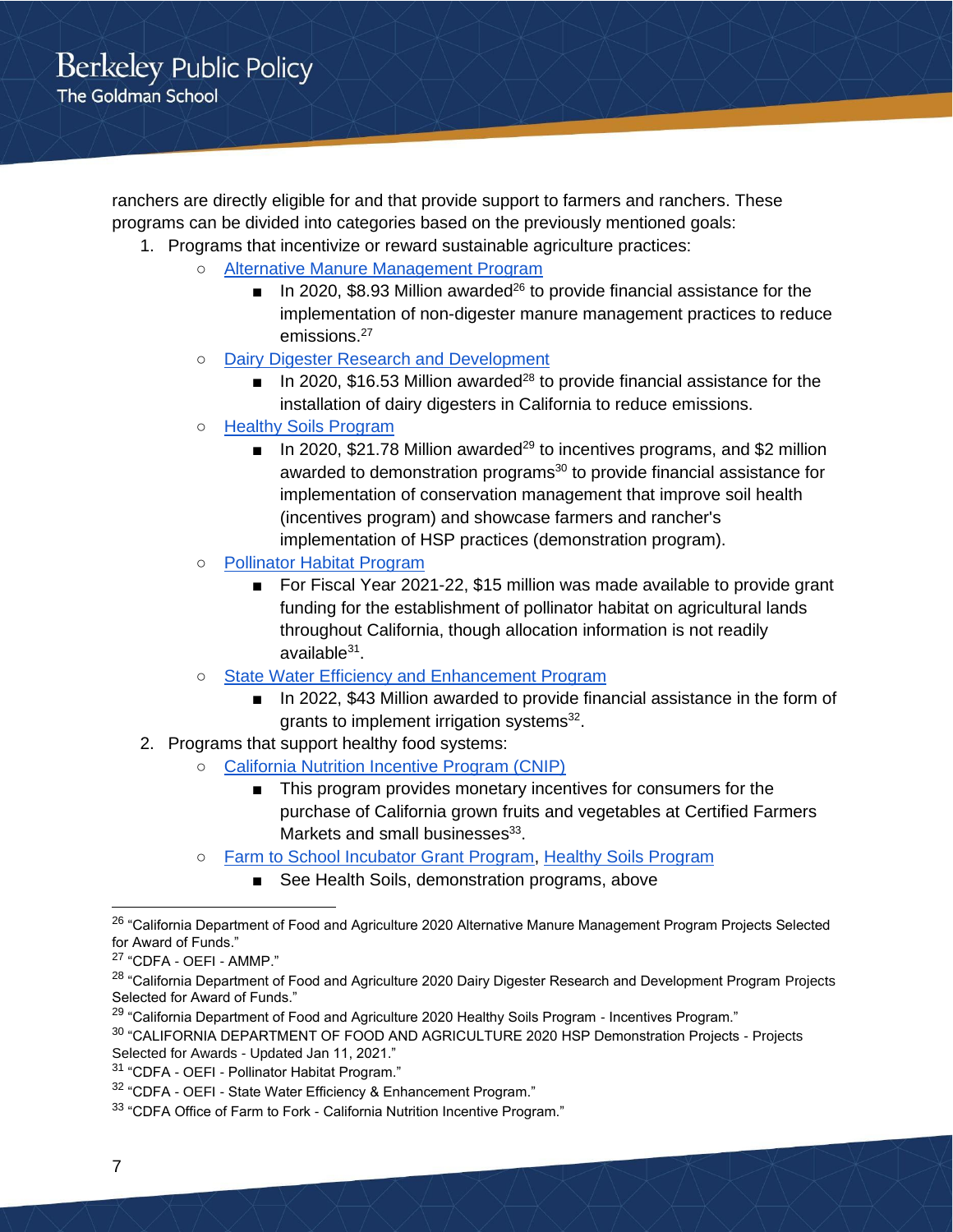- [Healthy Refrigeration Grant Program](https://cafarmtofork.cdfa.ca.gov/hsrgp.html)
	- In 2022, \$20 million will be made available to provide energy efficient refrigeration units in corner stores, small businesses, and food donation programs in low-income or low-access areas<sup>34</sup>.
- Urban Agriculture Grant Program
	- This program is currently in development and will support urban farmers and community-based organizations in urban farming<sup>35</sup>.
- 3. Programs that provide economic support to farmers
	- [California Underserved and Small Producers Program \(CUSP\)](https://www.cdfa.ca.gov/CUSP/)
		- "The California Underserved and Small Producers (CUSP) Grant Program was created in 2021. It is designed to facilitate direct assistance to individual small- and mid-scale and socially disadvantaged farmers and ranchers who need technical assistance in applying for economic relief grant programs and assistance with business planning and marketing strategies, and implementation of climate smart practices."<sup>36</sup> Thus far it has distributed about \$2 million in funds for technical assistance.<sup>37</sup>
- 4. Programs to coordinate agricultural planning and research:
	- [Conservation Agriculture Planning Grant Program](https://www.cdfa.ca.gov/oefi/planning/)
		- This program will distribute \$17 million in grants to fund planning for climate change mitigation and adaptation and further environmental stewardship on farms and ranches.<sup>38</sup>

As the list above suggests, there are a variety of programs with funding dedicated to incentivizing sustainable agricultural practices, supporting healthy food systems, and planning California agriculture's future, but fewer that deal with direct and non-conditional economic support. The single direct economic support program above, The [California Underserved and](https://www.cdfa.ca.gov/CUSP/)  [Small Producers Program \(CUSP\)](https://www.cdfa.ca.gov/CUSP/) offers a combination of technical support for small-scale and socially disadvantaged farmers and ranchers to apply for COVID-19 relief funds, and direct economic assistance for those that suffered economic hardship because of the COVID-19 pandemic.<sup>39</sup> In the future it will operate a direct assistance program to support the same groups with drought mitigation.<sup>40</sup> It should be noted that these funds are not distributed by CDFA - they are distributed to nonprofit organizations who then solicit applications and distribute funds to small-scale and socially disadvantaged farmers and ranchers.<sup>41</sup>

<sup>&</sup>lt;sup>34</sup> "CDFA Office of Farm to Fork - Healthy Refrigeration Grant Program."

<sup>35</sup> "CDFA - Grant Programs."

<sup>36</sup> "CDFA - California Underserved and Small Producers Program."

<sup>&</sup>lt;sup>37</sup> Rittenhouse, "Project Abstracts of Awarded Projects."

<sup>&</sup>lt;sup>38</sup> "CDFA - OEFI - Conservation Agriculture Planning Grants Program."

<sup>&</sup>lt;sup>39</sup> "CDFA - California Underserved and Small Producers Program."

<sup>40</sup> "CDFA - California Underserved and Small Producers Program."

<sup>41</sup> "CDFA - California Underserved and Small Producers Program."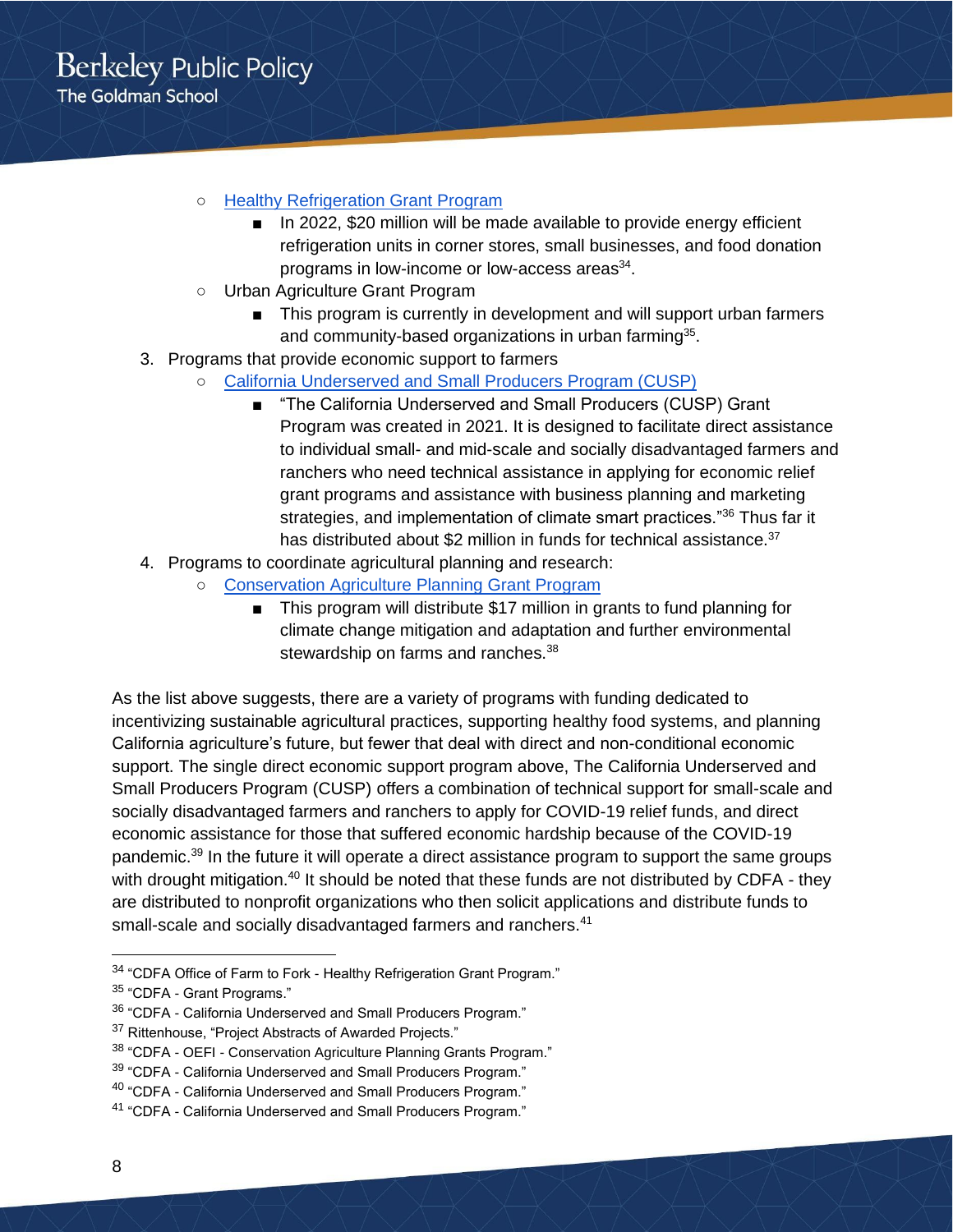# <span id="page-8-0"></span>2. Direct Payments Based on Farm Size

A number of governments abroad operate sustained direct payment systems for farmers to mitigate the instability and difficulties of farming and particularly sustainable, diversified farming. These programs typically tie aid to farm area in hectares (a measure for land size similar to acres), awarding more aid to larger farms and less to small-scale farms. This policy alternative is a proposal to add a similar direct assistance program to California agricultural policy.

### European Union Policy Under the Common Agricultural Program

In the European Union, average farmer income is significantly lower than average income in other sectors, and farming is a high risk enterprise.<sup>42</sup> To address this, the EU operates an income support program for farmers as part of the broader Common Agricultural Program (CAP), an agricultural policy managed and financed by the EU to apply to all member states.<sup>43</sup> The CAP provides farmers in member states with direct payments with the goals of making farming more profitable, guaranteeing food security in Europe, and incentivizing farming practices that prioritize environmental health.

To apply, farmers submit an aid application each year that declares all of the agricultural parcels on their holding. Income support is not granted for amounts lower than €100 to €500 (depending on the EU country) and/or where the eligible area is less than 0.3 to 5 ha, and the size of the payment is a function of the size of the farm. Member states can apply a rule that grants additional aid for smaller-than-average farms, thereby improving the relative benefit to smallerscale farmers, but this is optional.<sup>44</sup> Payments are broken into

### Special Considerations for Sustainable Farming Practices

The CAP includes a specific 'green direct payment' (or 'greening'), which is a supplemental income support provided to farmers who adopt farming practices that contribute towards broader EU environmental and climate goals.<sup>45</sup> Farmers are eligible for 'greening' payments if they comply with three mandatory farming practices:<sup>46</sup>

- Crop diversification to make soil and ecosystems more resilient.
- Maintaining permanent grassland to support carbon sequestration and protect habitats.
- Dedicate 5% of their arable land to "areas beneficial for biodiversity": ecological focus areas (EFA), for example trees, hedges or land left fallow that improves biodiversity and habitats.

<sup>42</sup> "Income Support Explained."

<sup>43</sup> "Income Support Explained."

<sup>44</sup> "Redistributive Payment."

<sup>45 &</sup>quot;Income Support Explained."

<sup>46 &</sup>quot;Sustainable Land Use (Greening)."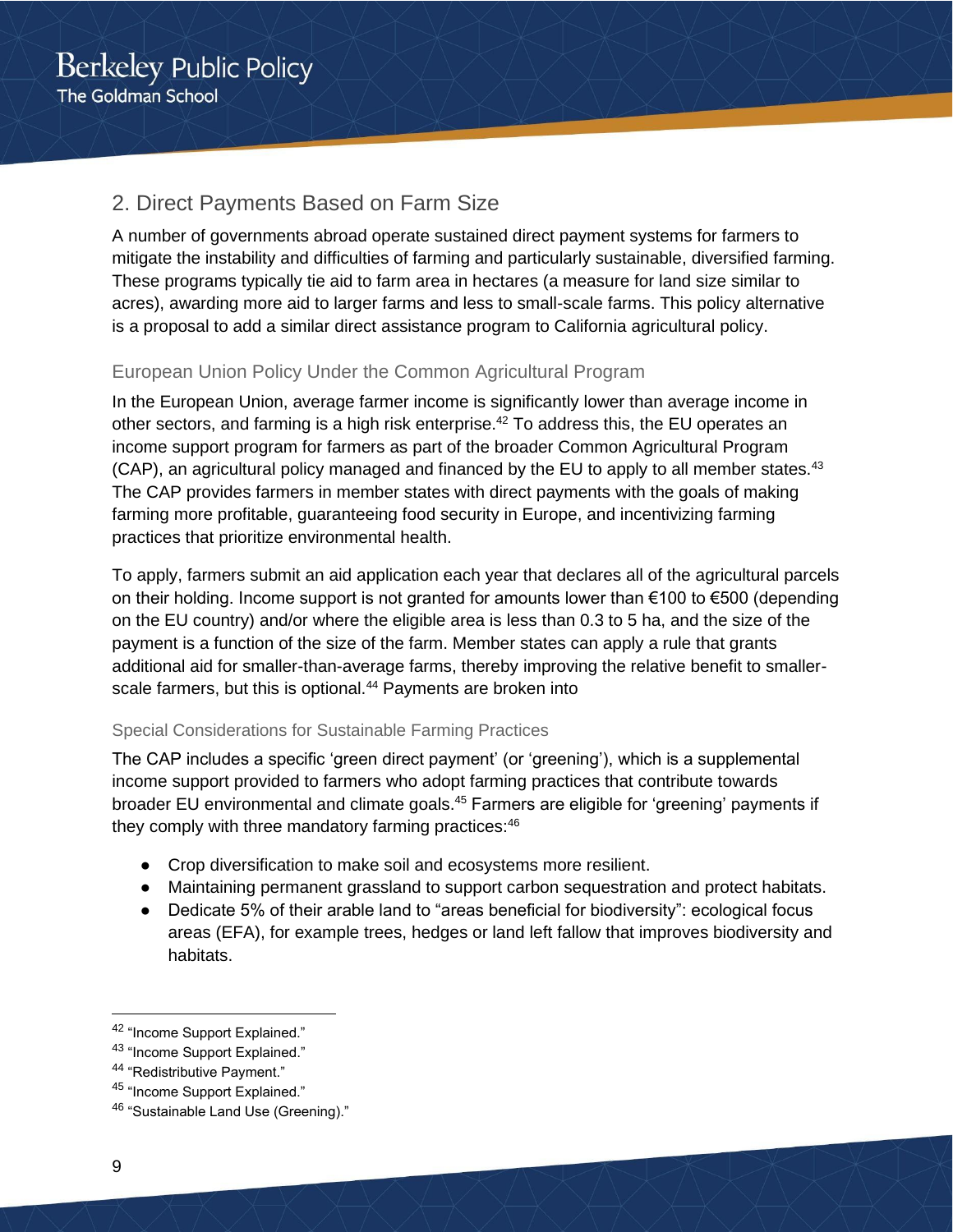• One or more of these alternatives may be met through alternative practices subject to approval

Organic farmers automatically receive a greening payment for their farm.

### Special Considerations for Small Farmers

In order to lessen administrative burden on small farmers, the CAP features a specific payment structure option for small-scale farmers (not specifically defined at EU level) where they can elect to receive a single simplified direct payment scheme that replaces all other CAP direct payments (including the greening payment and basic direct payment).<sup>47</sup> This direct payment has a simplified application to address small farmers' limited administrative capacity. The level of payments is limited to an absolute maximum of 1,250 euros per month (\$1354.48<sup>48</sup>).<sup>49</sup>

### Farmer Income Supports in Japan

In 2010, the Japanese government implemented two forms of income support direct payment programs for farmers.<sup>50</sup> The purpose of these programs were to ensure farm viability and to maintain domestic production potential of agricultural products. The first program involved dispersing direct payments to all rice farms that met a specified production quota of rice. This program consisted of two components: a predetermined fixed-rate direct payment for rice production, and a price-contingent payment for rice. The fixed-rate direct payment was based on the current planted area of staple rice, approximately \$128 USD per 0.1 ha of rice planted area. The second program involved reforming the existing diversion subsidies to create direct payments that were dispersed directly to all farms that cultivated non-staple rice products in paddy fields. This payment was granted to farms based on the current area of paddy planted with non-staple rice products, ranging from \$171 USD to \$683 USD per 0.1 ha, with payments fixed for each crop. This program underwent further reforms in later years, with the elimination of price-contingent payment for rice and the halving of the predetermined rate of the fixed-rate direct payment to \$64 USD per 0.1 ha in 2014, and subsequent elimination of the fixed-rate direct payment in 2018.

# <span id="page-9-0"></span>3. Direct Payments Based on Farmer and/or Farmworker Resources

A more targeted approach to direct assistance for small-scale farmers is a means-tested regime that targets payments towards the highest-need small-scale farmers and other land-based workers. This payment would be based on farmer resources - their income relative to the supplemental poverty rate - rather than farm size. We illustrate a possible direct payment

<sup>47 &</sup>quot;The Small Farmers Scheme."

<sup>&</sup>lt;sup>48</sup> All Euro to Dollar conversions from this point forward are calculated as of April 2022

<sup>49</sup> "The Small Farmers Scheme."

<sup>50</sup> Nitta et al., "Direct Payments to Japanese Farmers."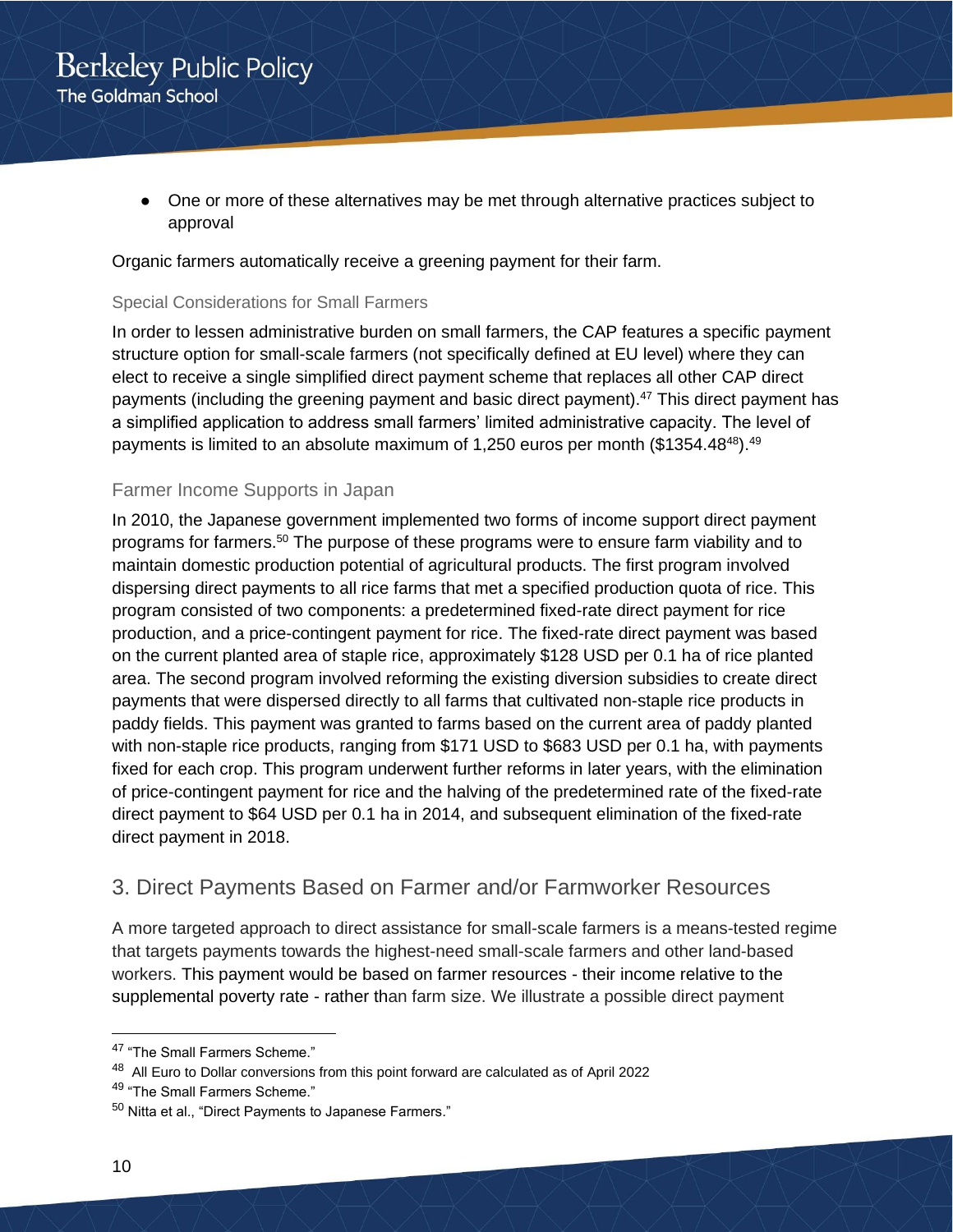system for farmers that is designed to guarantee that farmers earn at least 100% or 150% of the supplemental poverty level. The actual dollar amount of 150% of the supplemental poverty level varies by location across the state, but the median value for a family of four is \$48,330, while for 100% the median is \$32,220. 51

We create a microsimulation for two possible forms of guaranteed income for farmers using a person-level survey sample from the United States Census Bureau's Current Population Survey (CPS) Annual Social and Economic Supplement (ASEC) from March 2021. The first simulation is of a program that exclusively benefits those with the occupation "farmers", whereas the second simulation is of a more inclusive program that would benefit all "farmworkers", or, landbased workers.

### Scenario One: Benefits for Farmers

In the first scenario, we limit our sample to approximately 95,000 people living in 30,000 families in California with at least one adult working as a farmer (henceforth "farmer families").<sup>52</sup> Table 1 shows the total number and percent of people in farmer families living under poverty (<100%) and near poverty (<150%), based on the Supplemental Poverty Measure (SPM).<sup>53</sup>

|                          | <b>Poverty (&lt;100% SPL)</b> | Near Poverty (<150% SPL) |
|--------------------------|-------------------------------|--------------------------|
| <b>Percent of people</b> | 26%                           | 33%                      |
| # People                 | 25,000                        | 32,000                   |
| # Families               | 4,000                         | 6,000                    |

#### **Table 1: Poverty for farmer families in California, March 2021**

Among farmer families, approximately one-in-four Californians live under the supplemental poverty line and one-in-three live in near poverty. A direct payment program would entail providing any family in or near poverty with enough cash assistance to bring their total resources to above 150% of the supplemental poverty level. We simulate the total cost of a program. In other words, we estimate the difference between poverty thresholds and farmer family resources to highlight a baseline dollar amount that the state can expect to spend in order

<sup>51</sup> Bureau, "The Supplemental Poverty Measure."

<sup>52</sup> Farmers are defined as individuals who self-report in the survey that their primary occupation is "farmers, ranchers, or other agricultural managers."

<sup>53</sup> The Supplemental Poverty Measure (SPM) is a more complex measure of poverty that includes additional items such as tax payments and work expenses along with cash income to estimate a family's overall financial resources. SPM poverty thresholds are derived from Consumer Expenditure Survey expenditure data on basic necessities and are adjusted for geographic differences in housing costs.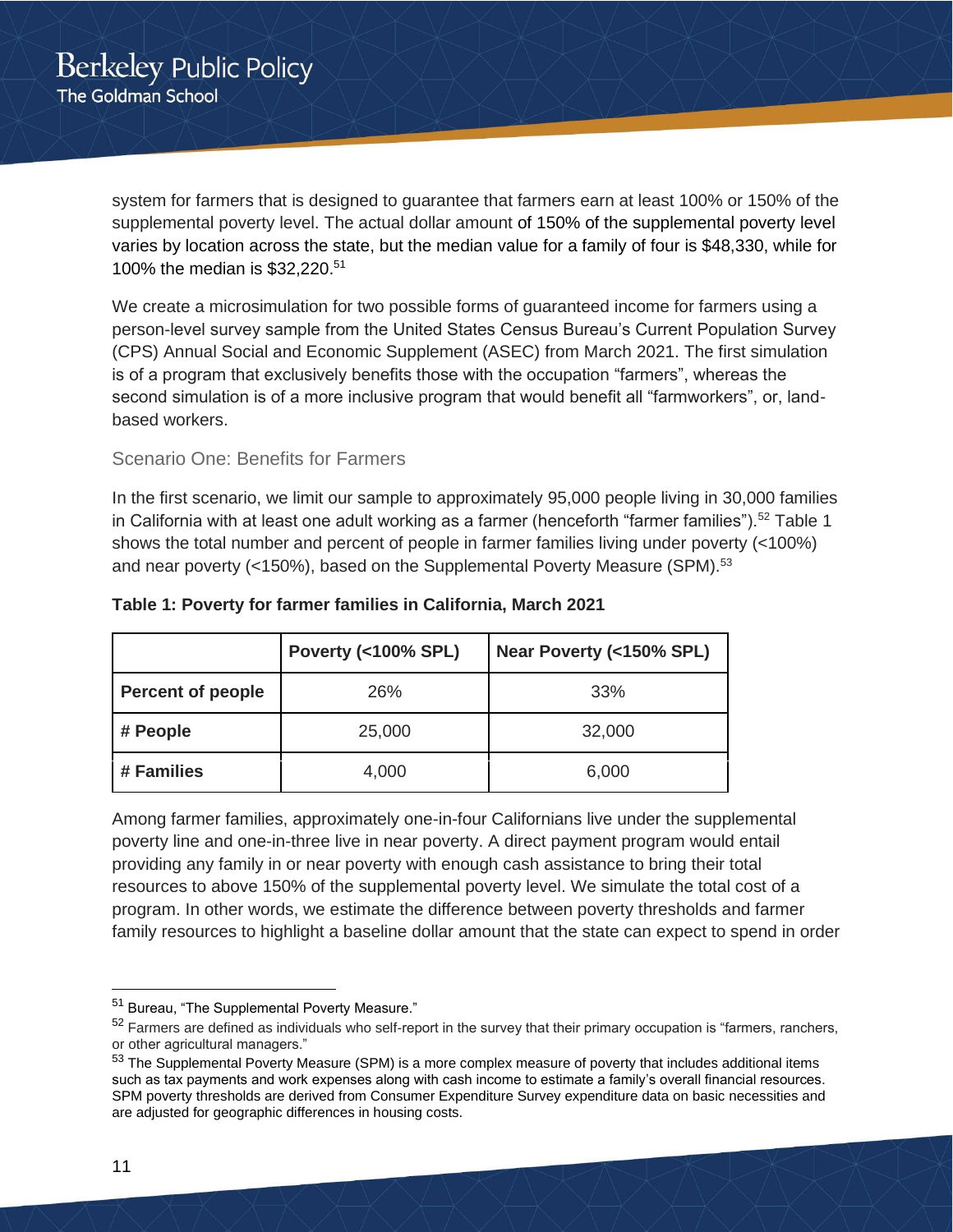to mitigate poverty. We estimate an annual cost of \$130 million (\$36,000 per family) to address poverty and \$240 million (\$41,000 per family) to address near poverty.

### Scenario Two: Benefits for all Land-based Workers

In the second scenario, we broaden the scope of our population to include the nearly 800,000 people living in 200,000 families with at least one adult working within other farming-related occupations.<sup>54</sup> We will interchangeably refer to this group as farmworkers or land-based workers. Table 2 shows the total number and percent of people in farmworker families living under poverty (<100%) and near poverty (<150%), based on the United States Census Bureau's Supplemental Poverty Measure (SPM).

|                          | <b>Poverty (&lt;100% SPL)</b> | Near Poverty (<150% SPL) |
|--------------------------|-------------------------------|--------------------------|
| <b>Percent of people</b> | 12%                           | 32%                      |
| # People                 | 95,000                        | 252,000                  |
| # Families               | 21,000                        | 61,000                   |

### **Table 2: Poverty for farmworker families in California, March 2021**

Among farmworker families, approximately one-in-eight Californians live under the supplemental poverty line and nearly one-in-three live in near poverty. We then simulate the total cost of providing income to families under poverty and near poverty with income that increases their total resources up to the respective poverty lines. We estimate an annual cost of \$290 million (\$13,000 annually per family, \$1,150 a month) to address poverty and \$1.03 billion (\$17,000 per family) to address near poverty (This strategy, the most generous, is visualized in Figure 1 below).

<sup>&</sup>lt;sup>54</sup> Other farmworkers are defined as individuals who self-report in the survey that their primary occupation is "first-line supervisors of farming, fishing, and forestry workers," "agricultural inspectors," "graders and sorters, agricultural products," "miscellaneous agricultural workers," "fishing and hunting workers," "forest and conservation workers," or "logging workers."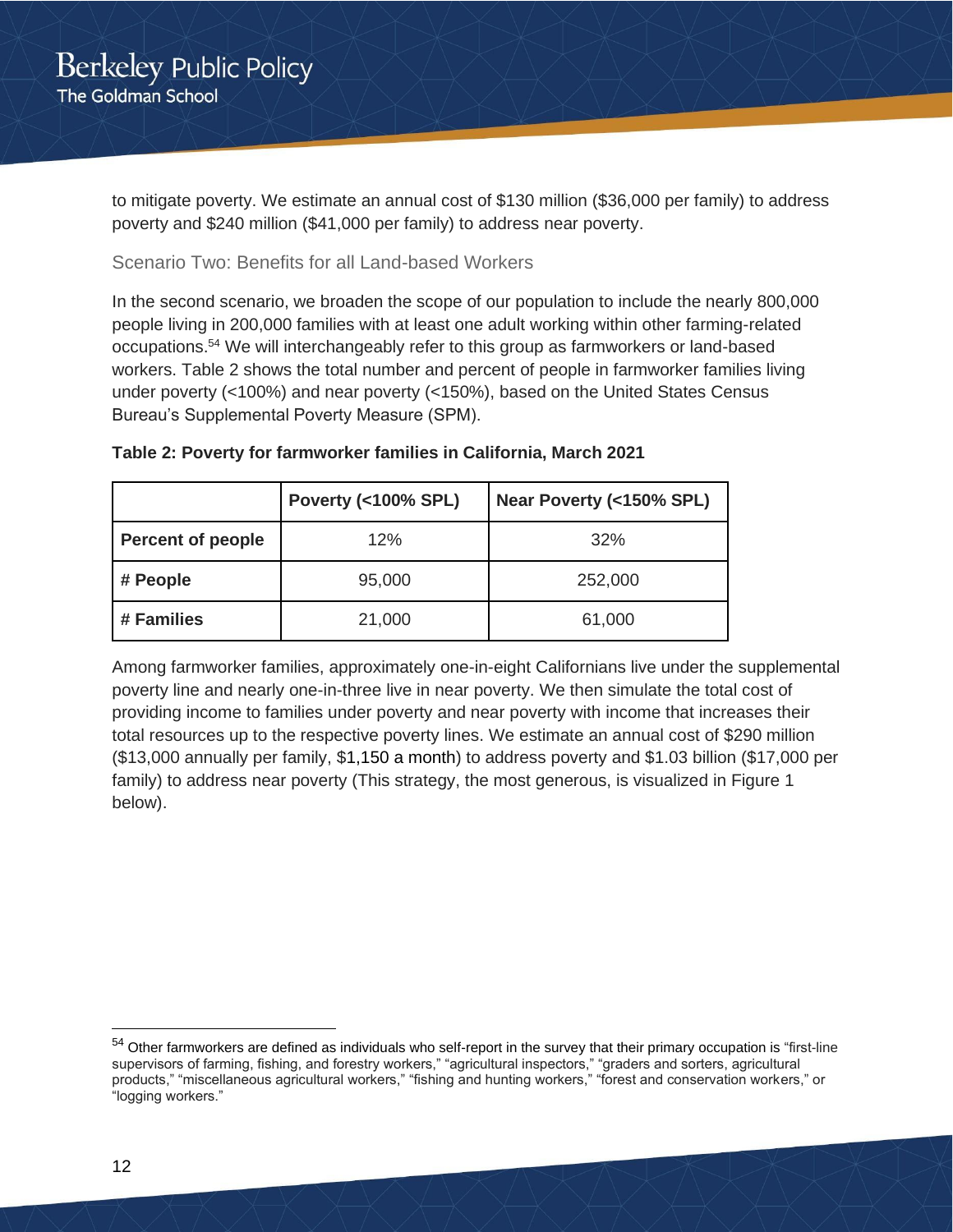



Note: of all the direct payment programs we simulated above, we view the ideal **as the program that would seek to bring all land-based workers' earnings up to 100% of the supplemental poverty level (SPM).**

### Implementation

Our proposed guaranteed income program would start as a three-year pilot program so that its effects could be properly evaluated after one year, building evidence that could possibly be utilized to advocate for a more permanent program. The state is currently administering a more general basic income pilot program through the California Department of Social Services (CDSS) and given that the administrative capacity exists at that department to operate a basic income program, we would propose that CDSS, in consultation with CDFA, operate this guaranteed income program as well.<sup>55</sup> Furthermore, the mandate of CDSS, to provide oversight and administration of programs serving California's most vulnerable residents, is in line with this program's goal, to provide aid specifically to the most vulnerable farmworkers.<sup>56</sup>

<sup>55</sup> "Guaranteed Basic Income Projects."

<sup>56</sup> "About CDSS."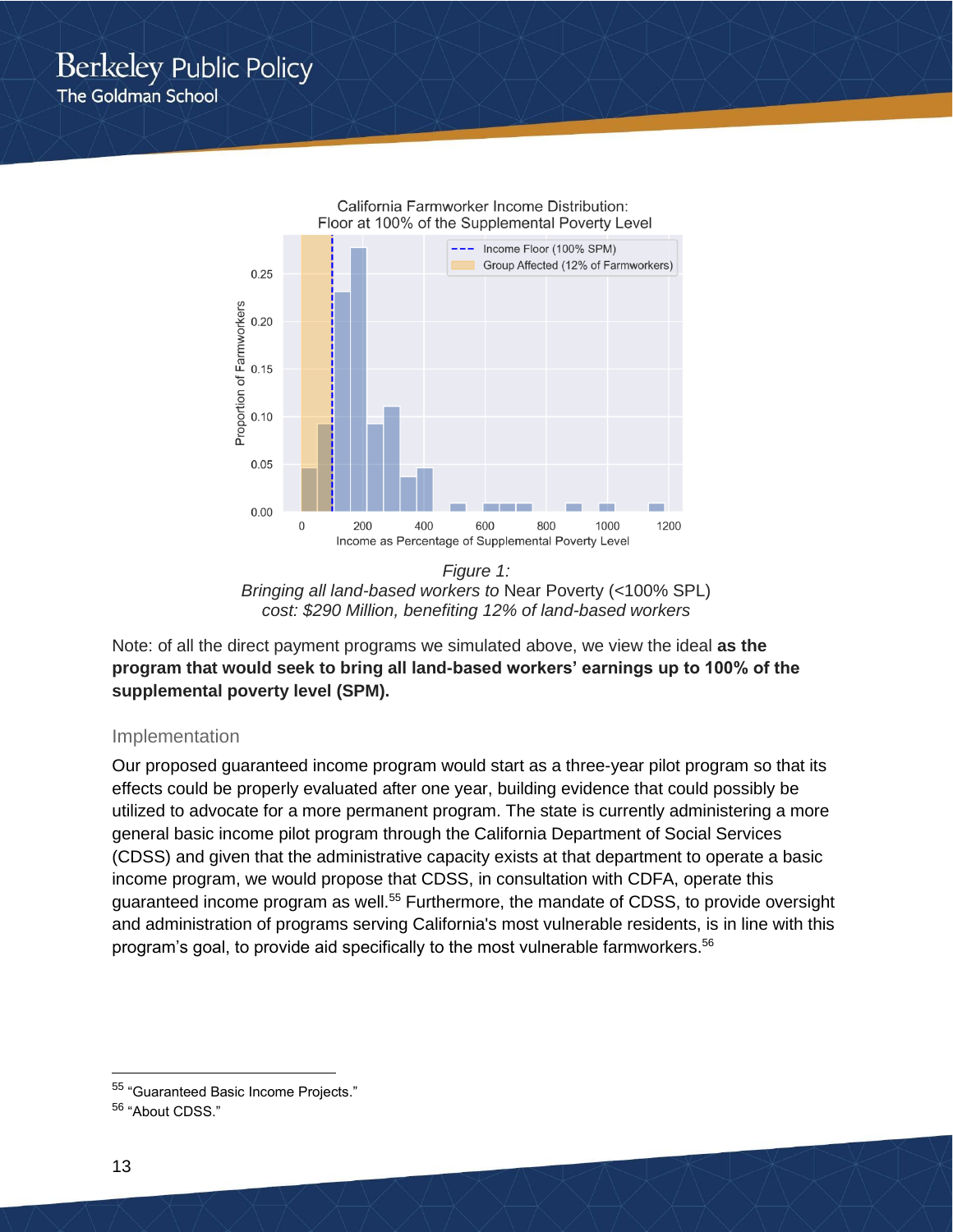# <span id="page-13-0"></span>V. Analysis

Each of these policy alternatives - the status quo, direct payments based on farm-size, and a direct payment based on farmer income - have unique sets of strengths and weaknesses with regards to our policy objectives outlined above. Each will be evaluated according to the following criteria:

- Cost: What is the additional cost for direct assistance and administration of the direct assistance program? We especially focus on how the total cost of the program compares to the current total amount of annual CDFA funding: about \$108 million. Budgets that are closer to that figure we see as more feasible, whereas budgets that are significantly higher (more than double that figure), we see as less feasible.
- Effectiveness: How effectively would the policy alternative support small-scale farmers?

# <span id="page-13-1"></span>Analysis of the Status Quo (1)

### **Effectiveness**

California has existing programs that serve a variety of farmer needs. For example, the previously mentioned California Underserved and Small Producers Program (CUSP) supports small-scale farmers, and a variety of programs, like the Healthy Soils Program, incentivize sustainable farming practices that improve farm water management and soil health.<sup>57</sup> However, the state systems have been identified as limited on a number of dimensions, especially for small-scale farmers. Much of the funding these programs allocate is in the form of technical assistance for farming, administration, or else applying to other aid programs, rather than the programs themselves giving direct aid to farmers<sup>58,59</sup>. Funds often have narrow eligibility windows and specific use cases - like incentivizing sustainable farming, but provide less general support.<sup>60</sup> The California Underserved and Small Producers Program, which does provide direct support, hasn't been able to meet the needs of small-scale farmers because the payments are too small<sup>61</sup> and the payment distribution system - through just four non-profit organizations<sup>62</sup> has been inefficient. According to Dave Runsten, the policy director of the Community Alliance of Family Farmers, if the state does not expand services for small-scale farmers beyond the status quo, "we're going to end up with [only] large-scale, commodity production [in the state], most of which is exported".<sup>63</sup>

<sup>57</sup> "Small Farmers in California Face Tough Choices Amidst Drought."

<sup>58</sup> Comments from Essentials for Essential Farmworkers

<sup>59</sup> "CDFA - Grant Programs."

<sup>60</sup> "CDFA - Grant Programs."

<sup>&</sup>lt;sup>61</sup> "We have the highest grant per person, \$20,000, and received applications wherein people lost over \$100,000" -Comments from Essentials for Essential Farmworkers

<sup>62</sup> "CDFA - California Underserved and Small Producers Program."

<sup>&</sup>lt;sup>63</sup> Giacoma, "As Their Wells Dry Up, California's Small Farms Seek Emergency Relief."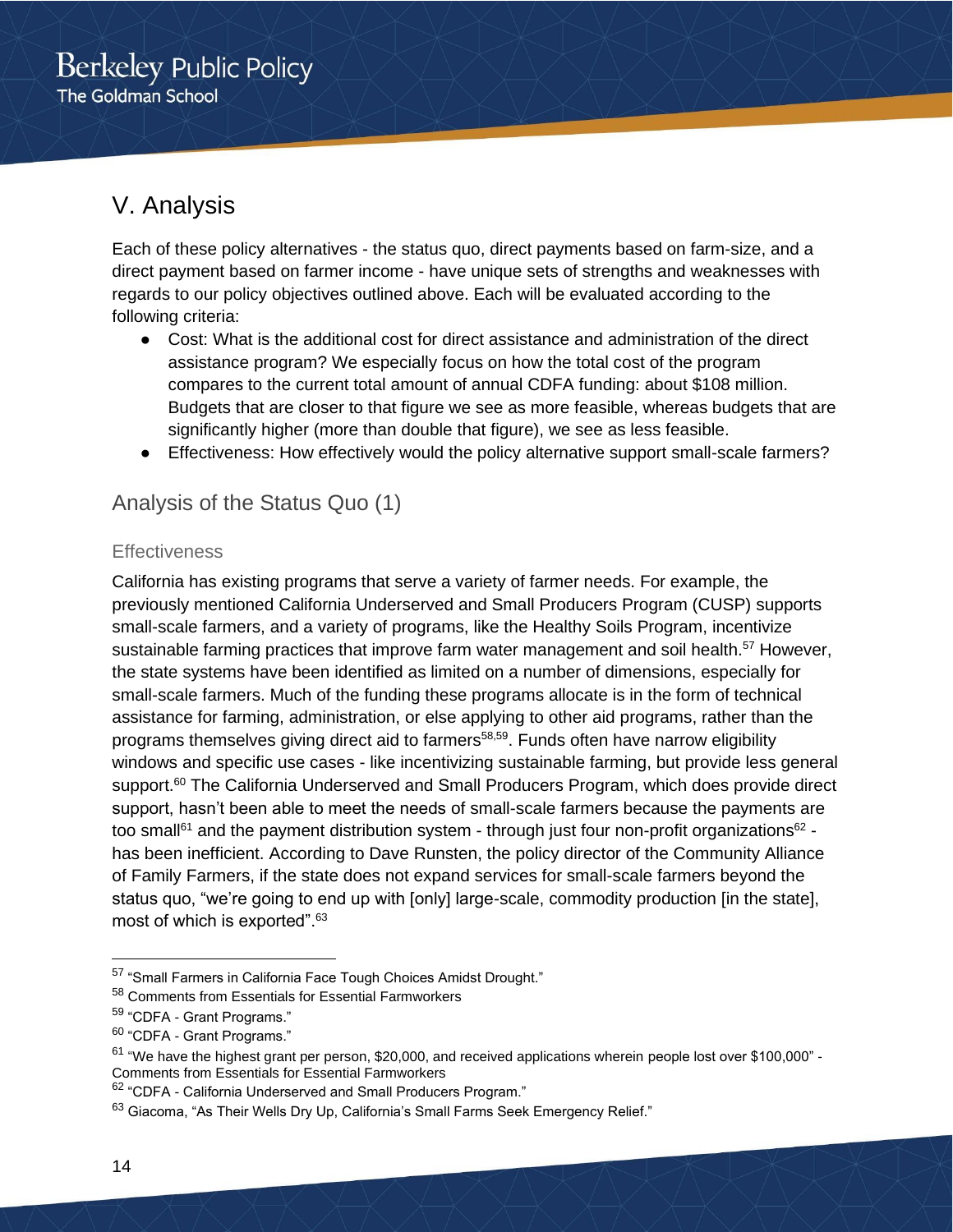**Conclusion**: The Status Quo may be sufficient on some dimensions, like incentivizing sustainability, but is insufficient on most others. Existing direct aid programs for small-scale farmers do not adequately meet their needs.

### Cost

Being the status quo, implementation costs are limited to the existing costs of CDFA's grant programs. The total budget for direct assistance for small-scale farmers was \$1.9 million - \$1.35 million in the first round and \$550,000 in the second.<sup>64</sup> In 2022, the CUSP will be disbursing an additional \$5 million in funds for drought relief for small-scale and socially disadvantaged farmers, but those funds will be distributed through community non-profits as in previous funding rounds.

**Conclusion**: Current direct assistance programs for small-scale farmers are fairly low-cost in both absolute aid amounts and administration costs given that the funds aren't distributed by CDFA directly, but the low costs reflect a low impact. Small-scale farmers face losses well above the maximum disbursements under CUSP, and the non-profit based distribution system has not been effective due to limited capacity and networks.<sup>65</sup>

<span id="page-14-0"></span>Analysis of Direct Payments Based on Farm Size (2)

### **Effectiveness**

Independent evaluation of the EU's direct payment regime for farmers has found that the payments do have an income-stabilizing effect for farmers.<sup>66</sup> The EU's direct payment program has also been identified as having more stringent environmental requirements than farmerassistance programs in the U.S., suggesting that the direct payments under the CAP are more effective at incentivizing ecological farming.<sup>67</sup>

However, in both the EU and Japan, the use of direct payments based on farm size has been inequitable and not effective in specifically helping small-scale farms.<sup>68</sup> In the case of Japan, distribution of funds has been seen as unequal, as the largest farms receive the largest subsidies, though may not have the highest need.<sup>69</sup> Independent evaluators have suggested the

<sup>64</sup> "CDFA Press Release #21-047 - APPLICATIONS BEING ACCEPTED FOR CALIFORNIA UNDERSERVED AND SMALL FARM PRODUCER GRANT PROGRAM."

<sup>&</sup>lt;sup>65</sup> Comments from Essentials for Essential Farmworkers

<sup>&</sup>lt;sup>66</sup> "Do CAP Direct Payments Stabilise Farm Income? Empirical Evidences from a Constant Sample of Italian Farms | Agricultural and Food Economics | Full Text."

 $67$  Schnepf, "EU Agricultural Domestic Support: Overview and Comparison with the United States."

<sup>68</sup> Nitta et al., "Direct Payments to Japanese Farmers"; Apuzzo and Gebrekidan, "Who Keeps Europe's Farm Billions Flowing?"

<sup>&</sup>lt;sup>69</sup> Nitta et al., "Direct Payments to Japanese Farmers."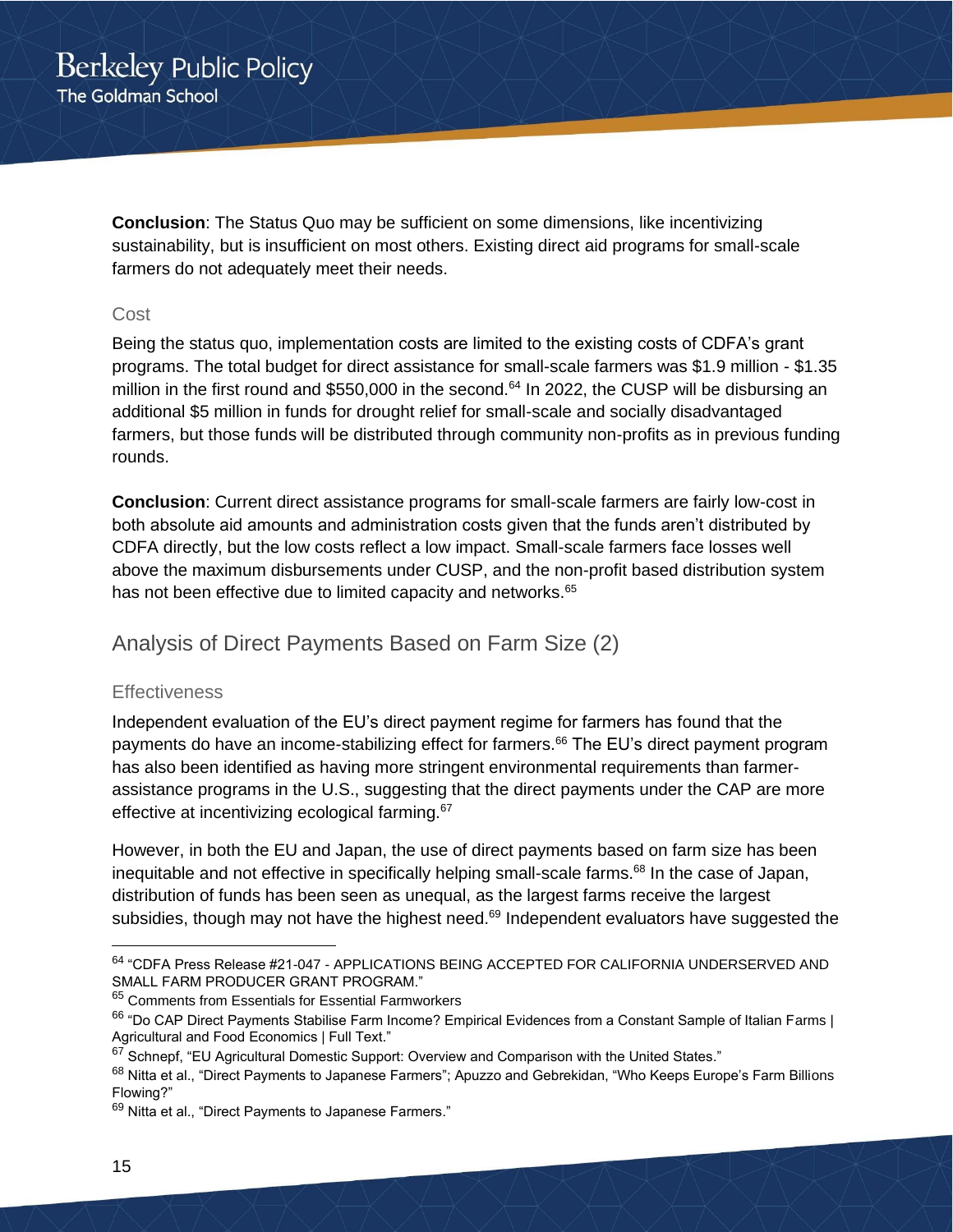program could be improved by decreasing or limiting the amount of support alloted to the largest beneficiaries.<sup>70</sup> Likewise, a major issue with the Central Agricultural Policy (CAP) in the EU is the fact that CAP subsidy size is a function of farm size in hectares. CAP payments are inefficiently targeted and do not typically benefit farmers with the highest need for income support.<sup>71</sup> CAP income support payments add on average only €1,200 (\$1,300) per year per worker to the average income of farmers in low-income regions<sup>72</sup>. In contrast, in areas where average farm income is already high<sup>73</sup>, CAP income support payments offer on average an additional €6,000–€11,900 (\$6,501 to \$12,894) per year per full-time worker, thus widening disparities between farmers.<sup>74</sup>

Subsidy distribution is also subject to widespread corruption on the part of large landholders that use EU farm subsidies as patronage systems to enrich friends and family and protect their political interests.<sup>75</sup> For example, Bulgaria and Slovakia face issues with a few large entities claiming the bulk of EU subsidies and in some cases using intimidation to force small-scale farmers to sell off their land and thus the EU subsidies that are directly tied to those hectares. This suggests that a direct payment based on farm size is not effective at addressing the needs of small-scale farmers.

**Conclusion:** While the European Union and Japan provide farmers with direct payment programs that are consistent and effectively smooth farmer incomes, there are serious issues with the structures of these programs and their equity impacts. The programs scale support with farm size and tie benefits to land ownership, disproportionately benefiting farmers that already have higher average incomes and excluding farmers who lease. In the case of the EU, corruption, and the capture of benefits by well-connected political actors has been a major issue. It is likely that a direct payment system based on CAP implemented in California would increase disparities between small-scale farmers and larger ranching and farming operations.

### Cost

The CAP direct payment average annual cost for the 2021-27 period is expected to be about 34 billion euros and in 2020 served 6.2 million farmers, making for a cost of about 5,483 euros per recipient farmer (about \$6,000).<sup>76</sup> A similar program that serves all of California's farms could be expected to cost upwards of \$462 million<sup>77</sup>. This can be compared to the current cost of CDFA's

<sup>70</sup> Nitta et al.

<sup>71</sup> Nitta et al.

<sup>&</sup>lt;sup>72</sup> Average farm income in the bottom 10% of regions

 $73$  Average farm incomes in the top 40% of regions

<sup>74</sup> Scown, Brady, and Nicholas, "Billions in Misspent EU Agricultural Subsidies Could Support the Sustainable Development Goals."

<sup>75</sup> Gebrekidan, Apuzzo, and Novak, "The Money Farmers."

<sup>&</sup>lt;sup>76</sup> Schnepf, "EU Agricultural Domestic Support: Overview and Comparison with the United States"; "Beneficiaries of CAP Funds."

<sup>&</sup>lt;sup>77</sup> \$6,000 on average for roughly 77,000 farms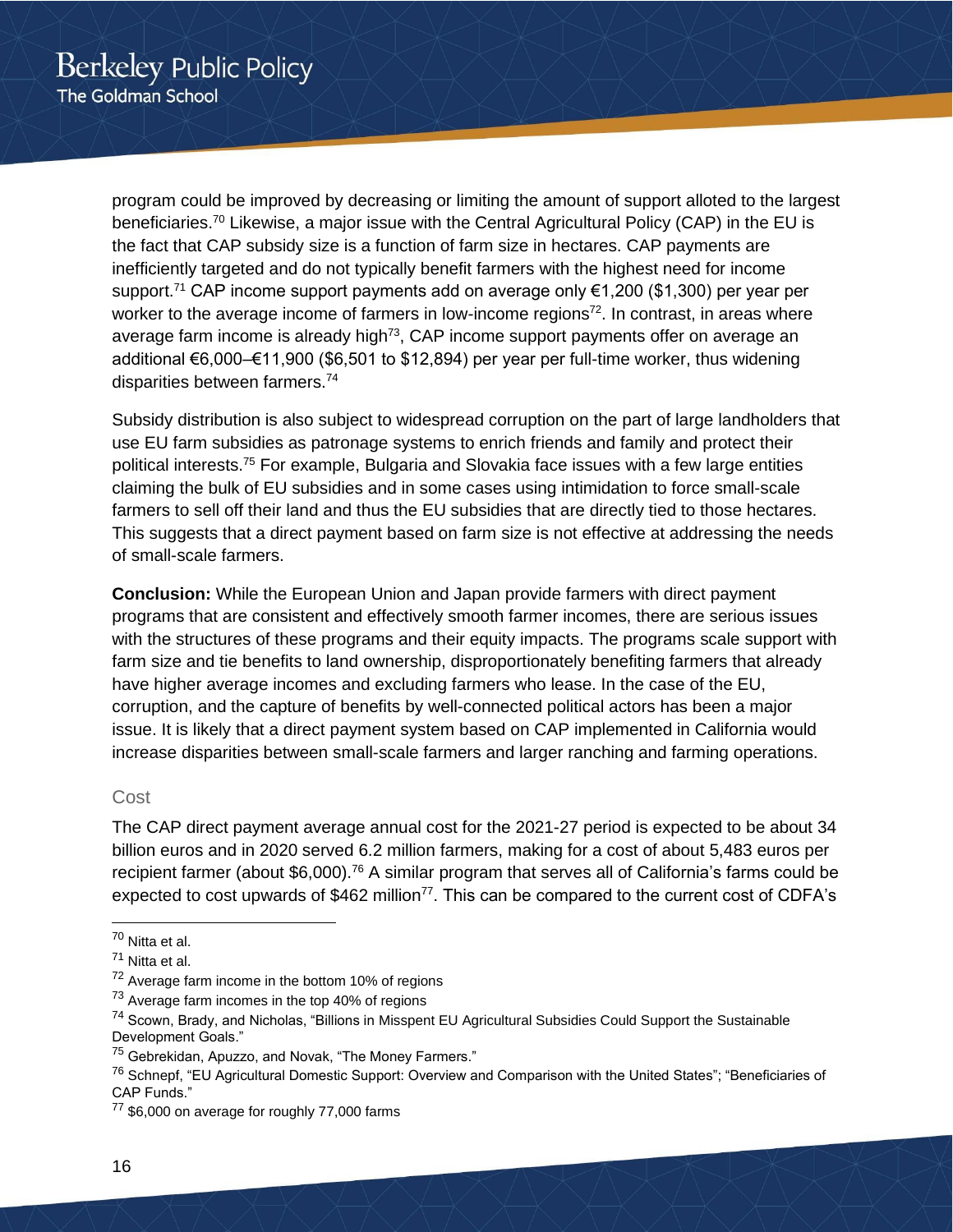environmental assistance and direct assistance programs outlined above, which total to about a \$108 million yearly total.

**Conclusion:** A CAP-style program in California would be very expensive - the broad direct payment program alone is about four times more expensive than the existing array of CDFA programs that seek to provide funds to incentivize environmental practices and provide direct assistance to farmers. Indeed we would view the costs of a program this broad as prohibitive. .

# <span id="page-16-0"></span>Analysis of Direct Payments Based on Farmer Resources (3)

Note: of all of the direct payment programs we simulated in Section 3, we view the ideal as the program that would seek to bring all land-based workers' earnings up to 100% of the supplemental poverty level (SPM).

### **Effectiveness**

We estimate that this program would effectively set an earnings floor, varying across locales but with a median around \$32,000, for all individuals working on farms. This program would be effective at targeting aid towards those most in-need rather than to all farmers, and effectively ties the aid to people rather than land by basing itself on income figures rather than farm statistics. The most obvious weakness of this program is that bringing people up to the supplemental poverty level is not a particularly high figure. However, it is telling that even to bring farm-based workers up to that income level will cost upwards of \$290 million - this is because so many farm-based workers as of now make well below their supplemental poverty levels.

**Conclusion:** Creating an earnings floor for all farm-based workers at the supplemental poverty level would benefit approximately 12% of land-based workers, disproportionately benefiting the lowest income families. While this program would not directly benefit small-scale farmers, it would benefit those with extremely low income and a wider range of agricultural workers that other programs that target farmers overlook.

### Cost

We estimate an annual cost of \$290 million (\$13,000 per family) for this program. For comparison:

- a program equivalent to the CAP implemented in California would cost \$462 million, while
- the status quo grant and direct support programs that the CDFA operates for which farmers and ranchers are eligible are in total worth approximately \$146.24 million.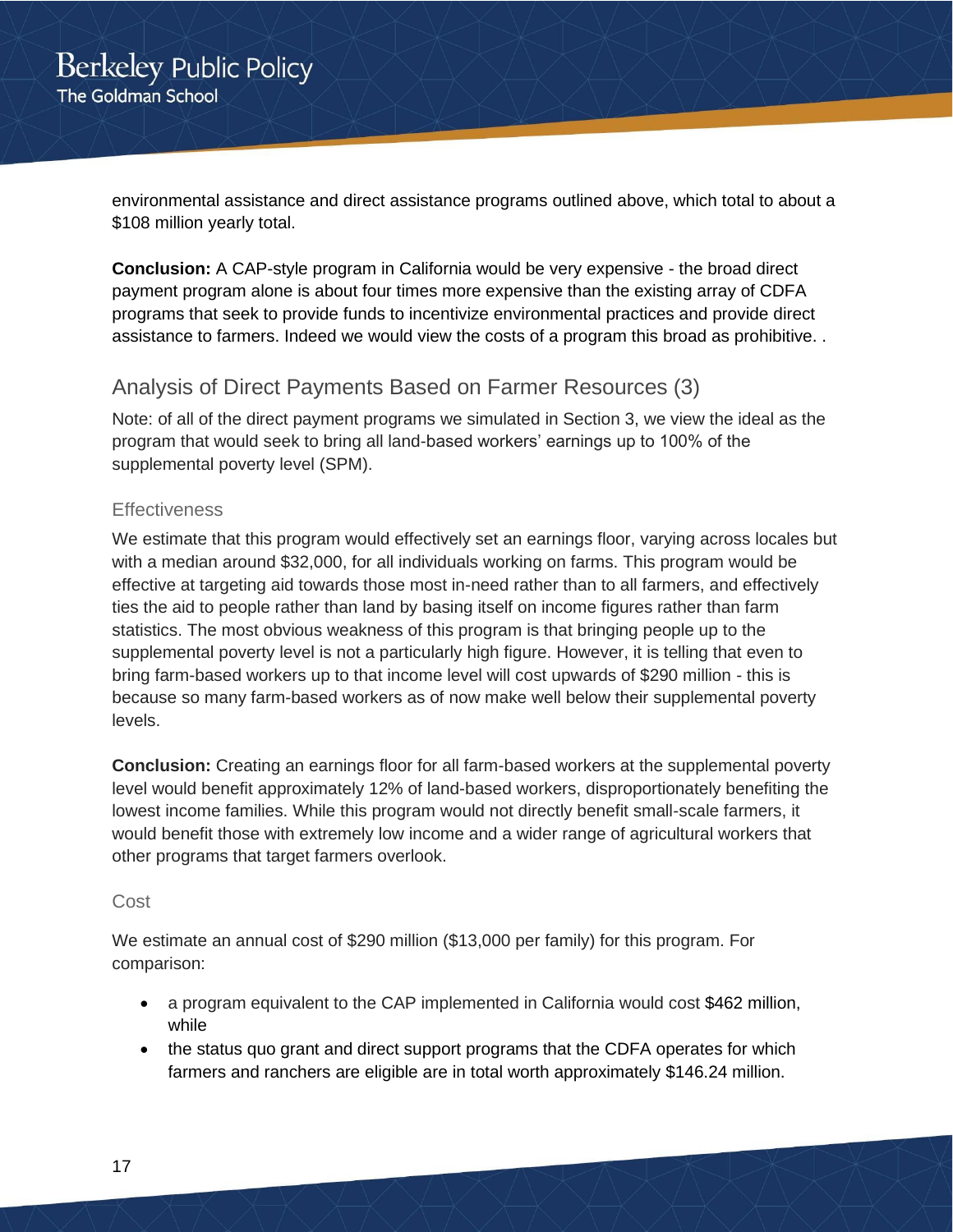• A universal direct payment program that allotted \$13,000 annually to every agricultural worker in California would cost above \$5 billion (According to the Employment Development Department, there were 418,400 agricultural workers as of October 2021). 78

In terms of cost, this program is somewhere between the current aid programs offered by CDFA and the universal direct assistance regime for farmers as implemented under CAP. Clearly cost is a barrier to the implementation of this proposed direct assistance program. A new social assistance program to provide direct cash assistance to farmers and farmworkers would need approval by the California Legislature through legislation via the regular legislative session or a budget trailer bill. Alternatively, the Governor has the ability to propose language and funding to create a pilot program in his annual budget. In November 2021 the Legislative Analyst Office (LAO) estimated that the state had a \$31 billion surplus. In a February 2022 update, the LAO estimated additional unanticipated revenue between \$6 billion and \$23 billion.<sup>79</sup> While California has a budget surplus, this does not mean that advocating for new program funding would be easy, as there are hundreds of other budget priorities to compete against. As with any new program, a guaranteed income pilot program would need a strong and coordinated lobby effort to gain approval.

**Conclusion:** This program is expensive enough to create barriers to implementation given that it is larger than all current CDFA grant programs combined (another reason we propose that it be implemented through the California Department of Social Services), but it is cheaper than a CAP style direct assistance program and is possible in the context of the state's budget surplus.

# <span id="page-17-0"></span>IV. Recommendation

Our analysis of these policy alternatives leads us to recommend that the State of California pursue the third policy alternative - a direct payment program that is based on farmer resources. This program would bring all land-based workers' incomes to a floor at 100% of the Supplemental Poverty Rate and would be administered by the California Department of Social Services. Our analysis points to this alternative being most effective at benefiting more economically tenuous land-based workers and is based on the individual's needs rather than their land/crops. This would be easier to administer than a direct payment system with more eligibility requirements and would be at least as feasible as policy alternative (2)'s payment structure.

<sup>78</sup> "Agricultural Employment in California."

<sup>&</sup>lt;sup>79</sup> "2021-22 'Big Three' Revenue Outlook Update: February 2022 [EconTax Blog]."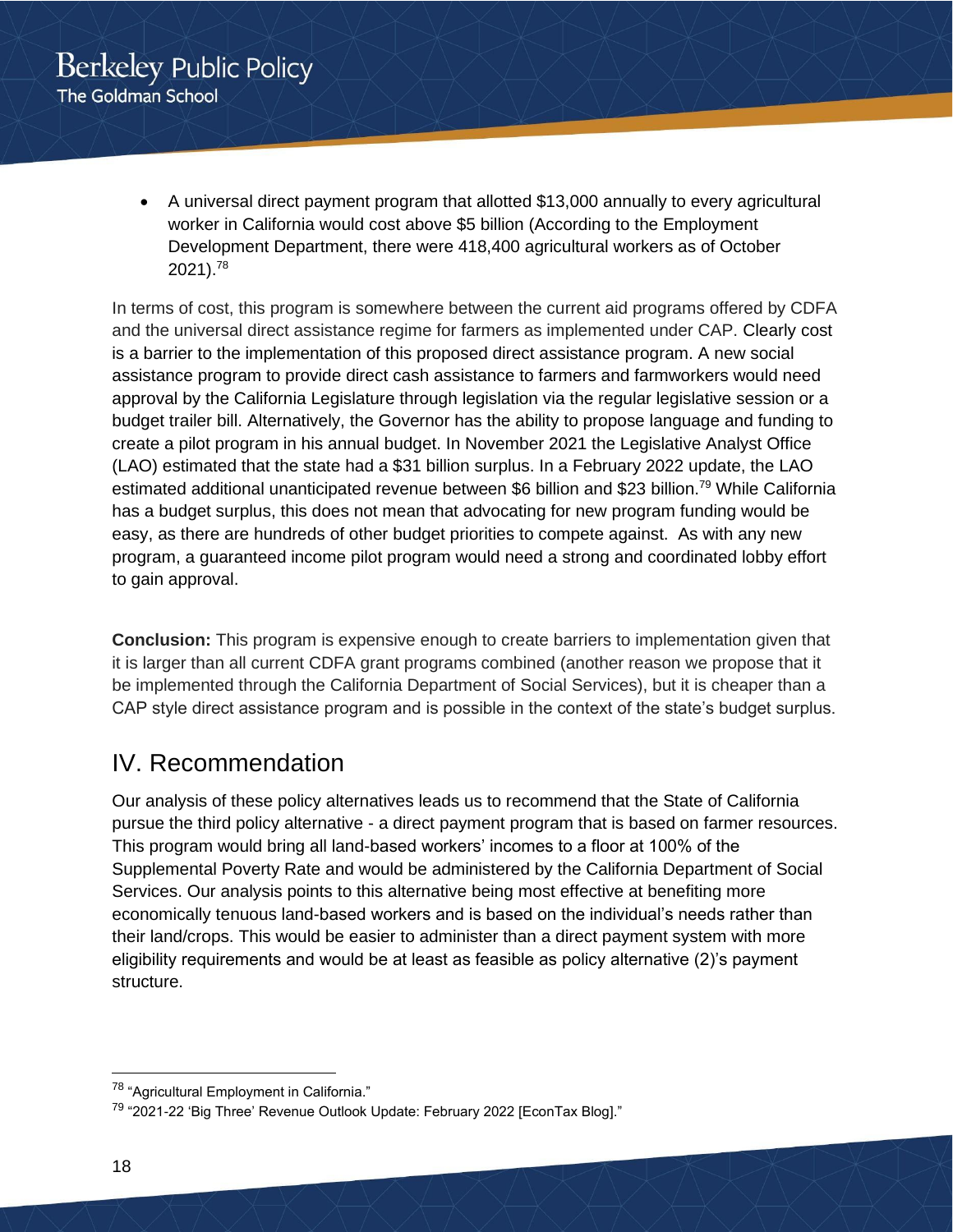# <span id="page-18-0"></span>About the Authors

The team of graduate policy consultants from the Goldman School of Public Policy who authored this memo include the following members:

### **Peter Amerkhanian** (he/him/his)

### [peteramerkhanian@berkeley.edu](mailto:peteramerkhanian@berkeley.edu)

Peter is a graduate student in his first year of the Master of Public Policy program at the Goldman School. He grew up in the east bay area and has spent his career working with various public service organizations, including The Peace Corps and United Way. His background is primarily in teaching and data analysis.

### **Uwahorasenga Marie de Dieu** (pronounced oo-wha-hor-a-sen-ga, she/her/hers)

### [uwamadoo@berkeley.edu](mailto:uwamadoo@berkeley.edu)

Uwahorasenga is a Rwandan first year Master of Public Policy student at Goldman School of Public Policy. She holds a bachelor's degree of science in Human Nutrition and Dietetics. She worked with various organizations both national and international including but not limited to Rwanda Girls Initiative, Global Give Back Circle, United Nations Development Programme (UNDP), and Peace Corps. She served as a nutritionist , junior researcher, program coordinator and carried out monitoring and evaluation role.

### **Enedina Garcia** (she/her/hers)

### [eneegar@berkeley.edu](mailto:eneegar@berkeley.edu)

Enedina is the daughter of farmworkers and a first year MPP student at the Goldman School of Public Policy. She brings five years of legislative experience in California's Capitol, where she advanced legislation related to early childhood education, migrant education, and poverty alleviation. She is passionate about policy that uplifts working families and reduces poverty.

### **Daniel Tan** (pronounced Dah-Nee-El, he/him/his)

#### [daniel.tan@berkeley.edu](mailto:daniel.tan@berkeley.edu)

Daniel is a first year Master of Public Policy student at the Goldman School of Public Policy. He hails from Manila, Philippines, and has spent his career working as a policy researcher at the Public Policy Institute of California and the Berkeley Institute for Young Americans. His policy interests racial equity and the role of social safety net programs in poverty alleviation.

# <span id="page-18-1"></span>References

"2021-22 'Big Three' Revenue Outlook Update: February 2022 [EconTax Blog]." Accessed May 3, 2022. https://lao.ca.gov/LAOEconTax/Article/Detail/725.

"About CDSS." Accessed May 3, 2022. https://www.cdss.ca.gov/home/about-cdss.

- "Agricultural Employment in California," 2022. https://www.labormarketinfo.edd.ca.gov/data/caagriculture.html#Tables.
- Apuzzo, Matt, and Selam Gebrekidan. "Who Keeps Europe's Farm Billions Flowing? Often, Those Who Benefit." *The New York Times*, December 11, 2019, sec. World. https://www.nytimes.com/2019/12/11/world/europe/eu-farm-subsidy-lobbying.html.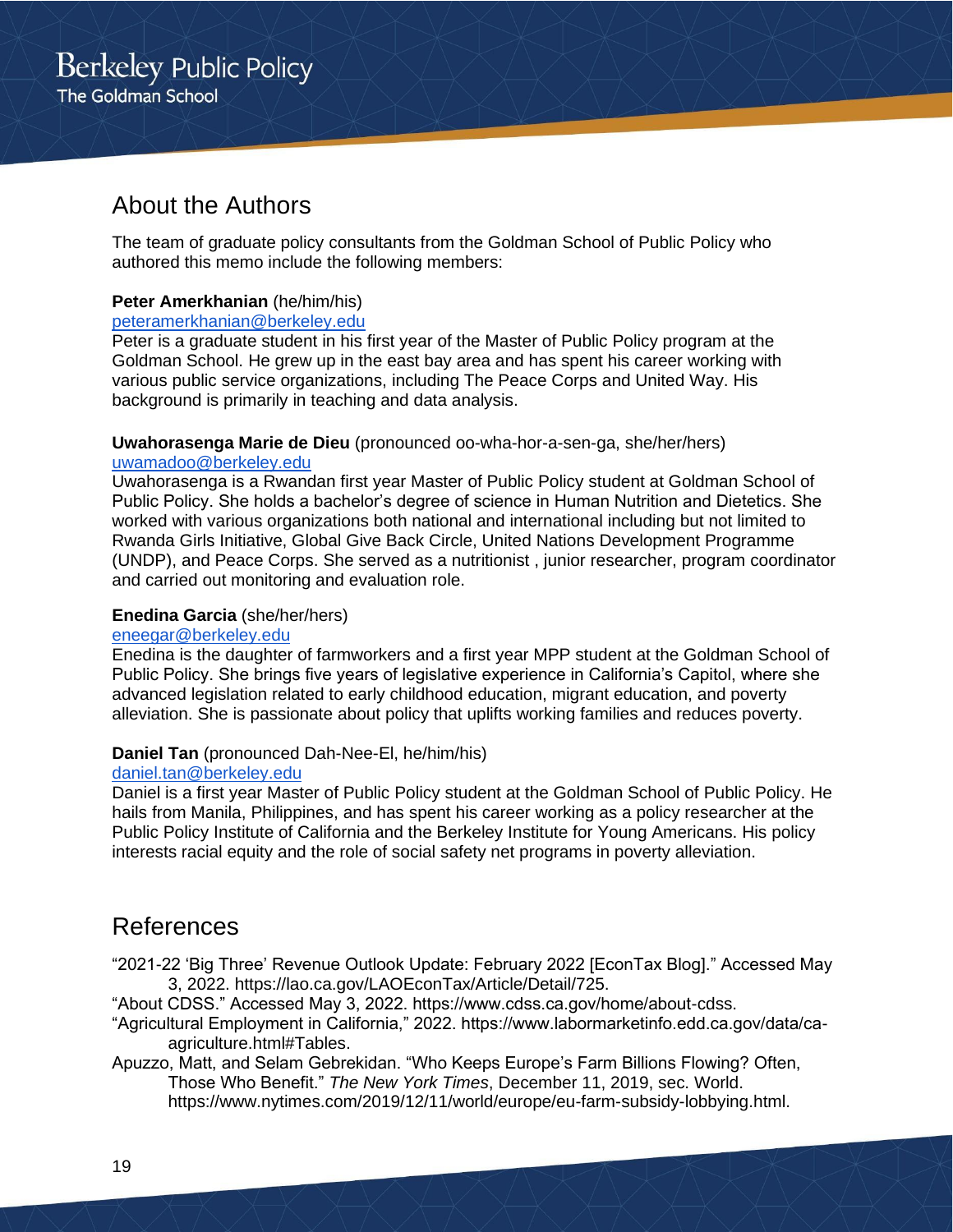- "AR6 Synthesis Report: Climate Change 2022 IPCC," 2022. https://www.ipcc.ch/report/sixthassessment-report-cycle/.
- European Commission European Commission. "Beneficiaries of CAP Funds." Text. Accessed May 3, 2022. https://ec.europa.eu/info/food-farming-fisheries/key-policies/commonagricultural-policy/financing-cap/beneficiaries\_en.
- Brar, Sukhmony. "How Small-Scale Farmers in California's Central Valley Survived the Pandemic." Writers Workshop, October 25, 2021. https://writersworkshop.voxmedia.com/2021/10/25/22738817/farmers-central-valleyproduce-pandemic-markets.
- Bureau, US Census. "The Supplemental Poverty Measure: 2020." Census.gov. Accessed May 3, 2022. https://www.census.gov/library/publications/2021/demo/p60-275.html.
- "California Department of Food and Agriculture 2020 Alternative Manure Management Program Projects Selected for Award of Funds." Accessed May 3, 2022.
- https://www.cdfa.ca.gov/oefi/ammp/docs/2020-AMMP\_ProjectsAwarded.pdf. "California Department of Food and Agriculture 2020 Dairy Digester Research and Development Program Projects Selected for Award of Funds." Accessed May 3, 2022. https://www.cdfa.ca.gov/oefi/ddrdp/docs/2020-DDRDP\_ProjectsAwarded.pdf.
- "California Department of Food and Agriculture 2020 Healthy Soils Program Incentives Program," 2020.

https://www.cdfa.ca.gov/OEFI/healthysoils/docs/2020\_HSP\_Incentives\_Projects\_Select ed\_for\_Awards.pdf.

- "CALIFORNIA DEPARTMENT OF FOOD AND AGRICULTURE 2020 HSP Demonstration Projects - Projects Selected for Awards - Updated Jan 11, 2021," January 21, 2021. https://www.cdfa.ca.gov/oefi/healthysoils/docs/2020-HSPDemo-SelectedProjects.pdf.
- "California's Fourth Climate Change Assessment Statewide Summary Report," n.d., 133. Canon, Gabrielle. "'We Can't Make It Rain': California Farmers Left out to Dry as US
	- Government Allots No Water." *The Guardian*, February 24, 2022, sec. US news. https://www.theguardian.com/us-news/2022/feb/23/rain-california-farmers-usgovernment-drought-water.
- "CDFA California Underserved and Small Producers Program." Accessed May 3, 2022. https://www.cdfa.ca.gov/CUSP/.
- "CDFA Grant Programs." Accessed May 3, 2022. https://www.cdfa.ca.gov/grants/.
- "CDFA OEFI AMMP." Accessed May 3, 2022. https://www.cdfa.ca.gov/oefi/ammp/.
- "CDFA OEFI Conservation Agriculture Planning Grants Program." Accessed May 3, 2022. https://www.cdfa.ca.gov/oefi/planning/.
- "CDFA OEFI Pollinator Habitat Program." Accessed May 3, 2022. https://www.cdfa.ca.gov/oefi/php/.
- "CDFA OEFI State Water Efficiency & Enhancement Program." Accessed May 3, 2022. https://www.cdfa.ca.gov/oefi/sweep/.
- "CDFA Statistics," 2020. https://www.cdfa.ca.gov/Statistics/.
- "CDFA Office of Farm to Fork California Nutrition Incentive Program." Accessed May 3, 2022. https://cafarmtofork.cdfa.ca.gov/cnip.html.
- "CDFA Office of Farm to Fork Healthy Refrigeration Grant Program." Accessed May 3, 2022. https://cafarmtofork.cdfa.ca.gov/hrgp.html.
- "CDFA Press Release #21-047 APPLICATIONS BEING ACCEPTED FOR CALIFORNIA UNDERSERVED AND SMALL FARM PRODUCER GRANT PROGRAM." Accessed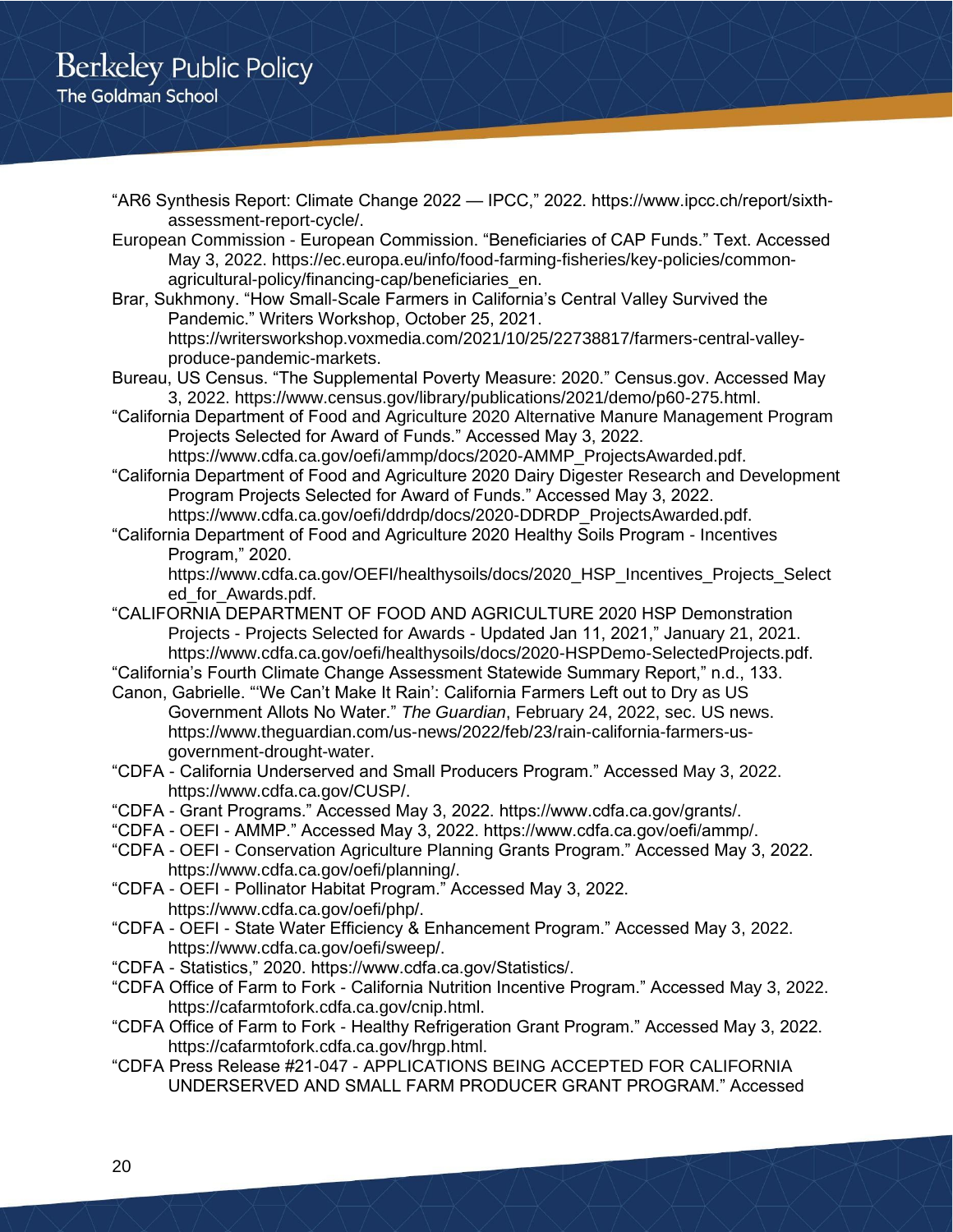May 3, 2022.

https://www.cdfa.ca.gov/egov/Press\_Releases/Press\_Release.asp?PRnum=21-047. DIR. "Overtime for Agricultural Workers - Frequently Asked Questions." Accessed May 3, 2022.

- https://www.dir.ca.gov/dlse/Overtime-for-Agricultural-Workers-FAQ.html.
- "Do CAP Direct Payments Stabilise Farm Income? Empirical Evidences from a Constant Sample of Italian Farms | Agricultural and Food Economics | Full Text." Accessed May 3, 2022. https://agrifoodecon.springeropen.com/articles/10.1186/s40100-016-0050-0.
- PBS NewsHour. "Farmworkers Are Dying in Extreme Heat. Few Standards Exist to Protect Them," August 6, 2021. https://www.pbs.org/newshour/health/farmworkers-are-dying-inextreme-heat-few-standards-exist-to-protect-them.
- Gebrekidan, Selam, Matt Apuzzo, and Benjamin Novak. "The Money Farmers: How Oligarchs and Populists Milk the E.U. for Millions." *The New York Times*, November 3, 2019, sec. World. https://www.nytimes.com/2019/11/03/world/europe/eu-farm-subsidyhungary.html.
- Giacoma, Cecille. "As Their Wells Dry Up, California's Small Farms Seek Emergency Relief." Civil Eats, August 18, 2021. https://civileats.com/2021/08/18/californias-small-farmersseek-emergency-relief-as-their-wells-dry-up/.
- "Guaranteed Basic Income Projects." Accessed May 3, 2022. https://www.cdss.ca.gov/inforesources/guaranteed-basic-income-projects.
- European Commission European Commission. "Income Support Explained." Text. Accessed March 9, 2022. https://ec.europa.eu/info/food-farming-fisheries/key-policies/commonagricultural-policy/income-support/income-support-explained\_en.
- Niles, M., and C. Wagner. "Farmers Share Their Perspectives on California Water Management and the Sustainable Groundwater Management Act." *California Agriculture* 72, no. 1 (September 8, 2017): 38–43.
- Nitta, Atomu, Yasutaka Yamamoto, Katsunobu Kondo, and Daisuke Sawauchi. "Direct Payments to Japanese Farmers: Do They Reduce Rice Income Inequality? Lessons for Other Asian Countries." *Journal of Policy Modeling* 42, no. 5 (September 1, 2020): 968– 81. https://doi.org/10.1016/j.jpolmod.2020.02.006.
- Resources Legacy Fund. "Pandemic Spotlights Importance of Local Farms to Food Security," August 31, 2020. https://resourceslegacyfund.org/news/pandemic-spotlights-importanceof-local-farms-to-food-security/.
- "Redistributive Payment." Accessed May 3, 2022.

https://ec.europa.eu/info/sites/default/files/food-farming-

fisheries/key\_policies/documents/ds-dp-redistributive-payment\_en.pdf.

- Rittenhouse, Thea@CDFA. "Project Abstracts of Awarded Projects," 2021, 5.
- Rivas. "The Impact of Wildfires on California Agriculture Informational Hearing Report." Accessed May 3, 2022.

https://agri.assembly.ca.gov/sites/agri.assembly.ca.gov/files/The%20Impact%20of%20W ildfires%20on%20California%20Agriculture%20Informational%20Hearing%20Report.pdf.

- Schnepf, Randy. "EU Agricultural Domestic Support: Overview and Comparison with the United States," n.d., 42.
- Scown, Murray W., Mark V. Brady, and Kimberly A. Nicholas. "Billions in Misspent EU Agricultural Subsidies Could Support the Sustainable Development Goals." *One Earth* 3, no. 2 (August 21, 2020): 237–50. https://doi.org/10.1016/j.oneear.2020.07.011.
- Secaira, Manola. "Sierra Snowpack Hits a Historic Low, Signaling Another Year of Drought." Accessed May 3, 2022. https://www.capradio.org/175586.